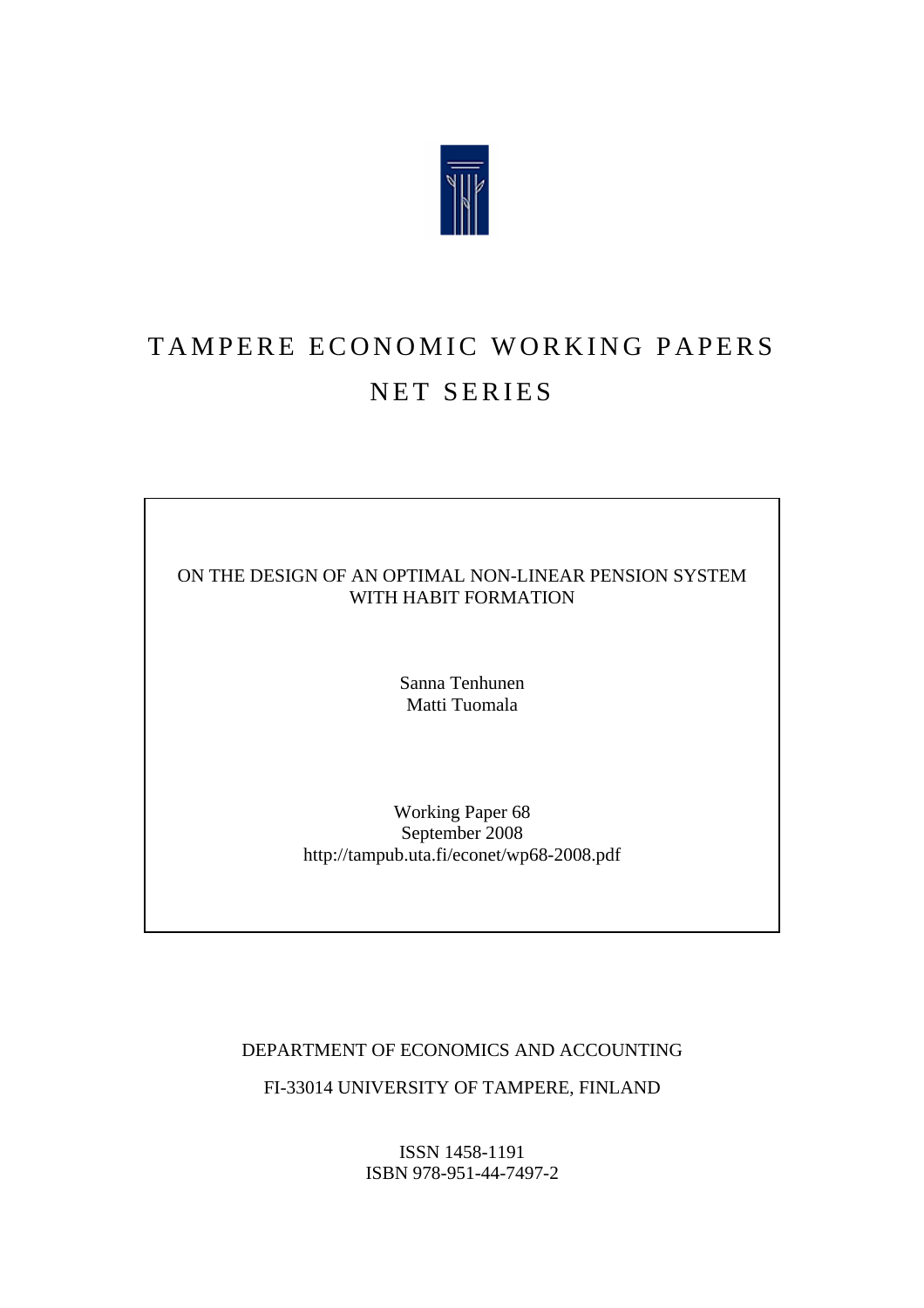# **On the design of an optimal non-linear pension system with habit formation**

**Sanna Tenhunen\* Finnish Centre for Pensions**

**and**

**Matti Tuomala\*\* University of Tampere**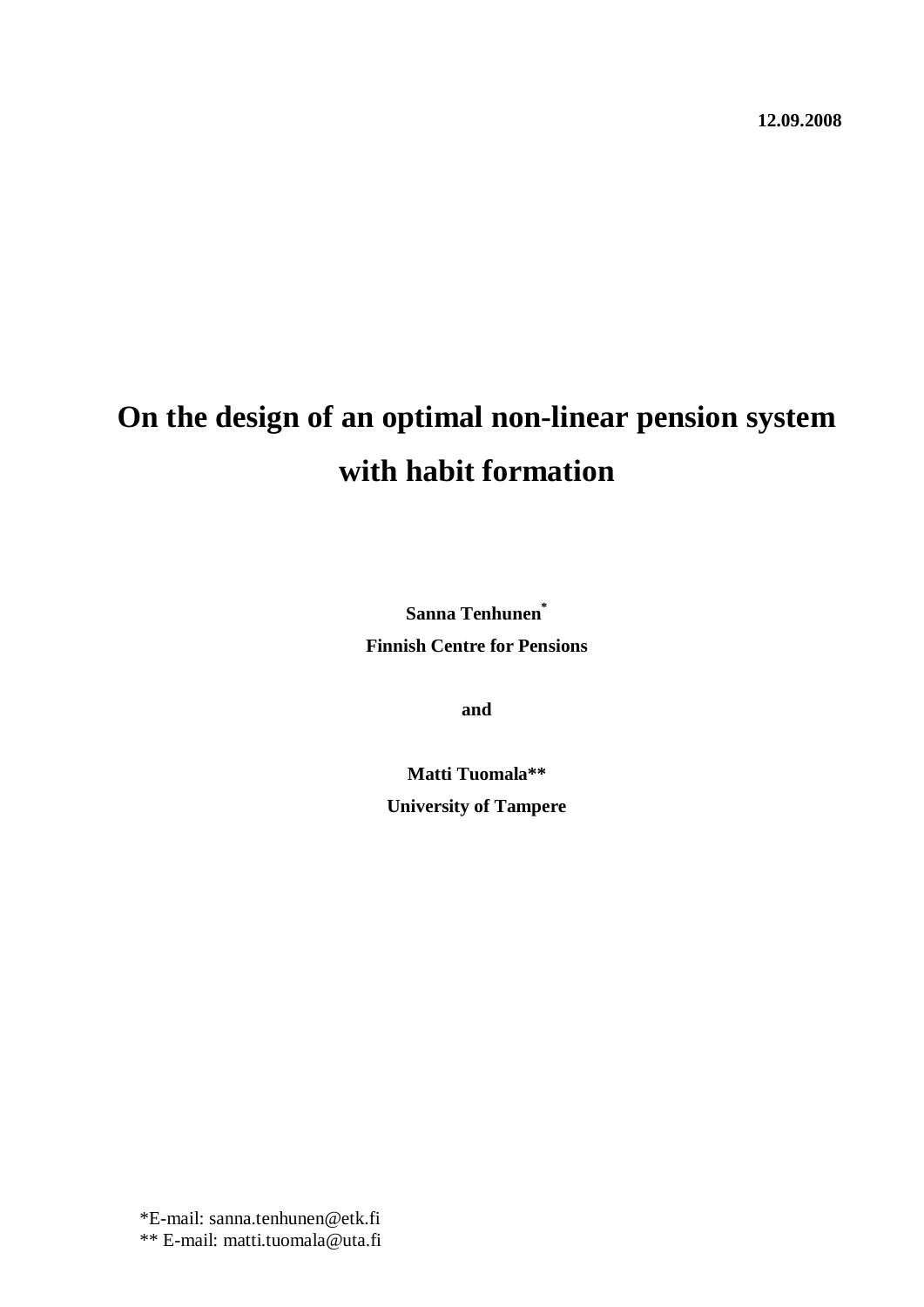#### **Abstract**

We study optimal lifetime redistributive policy in a two-period model where individuals differ in both productivity and future discounting and where their retirement period utility is dependent of the earlier standard of living, i.e. there is a habit formation effect. We consider both welfarist government respecting individual utilities as well as the case where the government aims at correcting the short-sightedness of the individuals.

 We assume that both gross income and saving are observable. Hence the pension benefits schemes can be based on both gross income and saving of each type. Analytical results depend on the pattern of incentive constraints. The two sources of imperfect information, wage rate and time discounting, interact, so the effects cannot be separated. To consider closer the tax and pension policy and the effect of the degree of habit formation the problem is also solved numerically. We found support for non-linear pension program.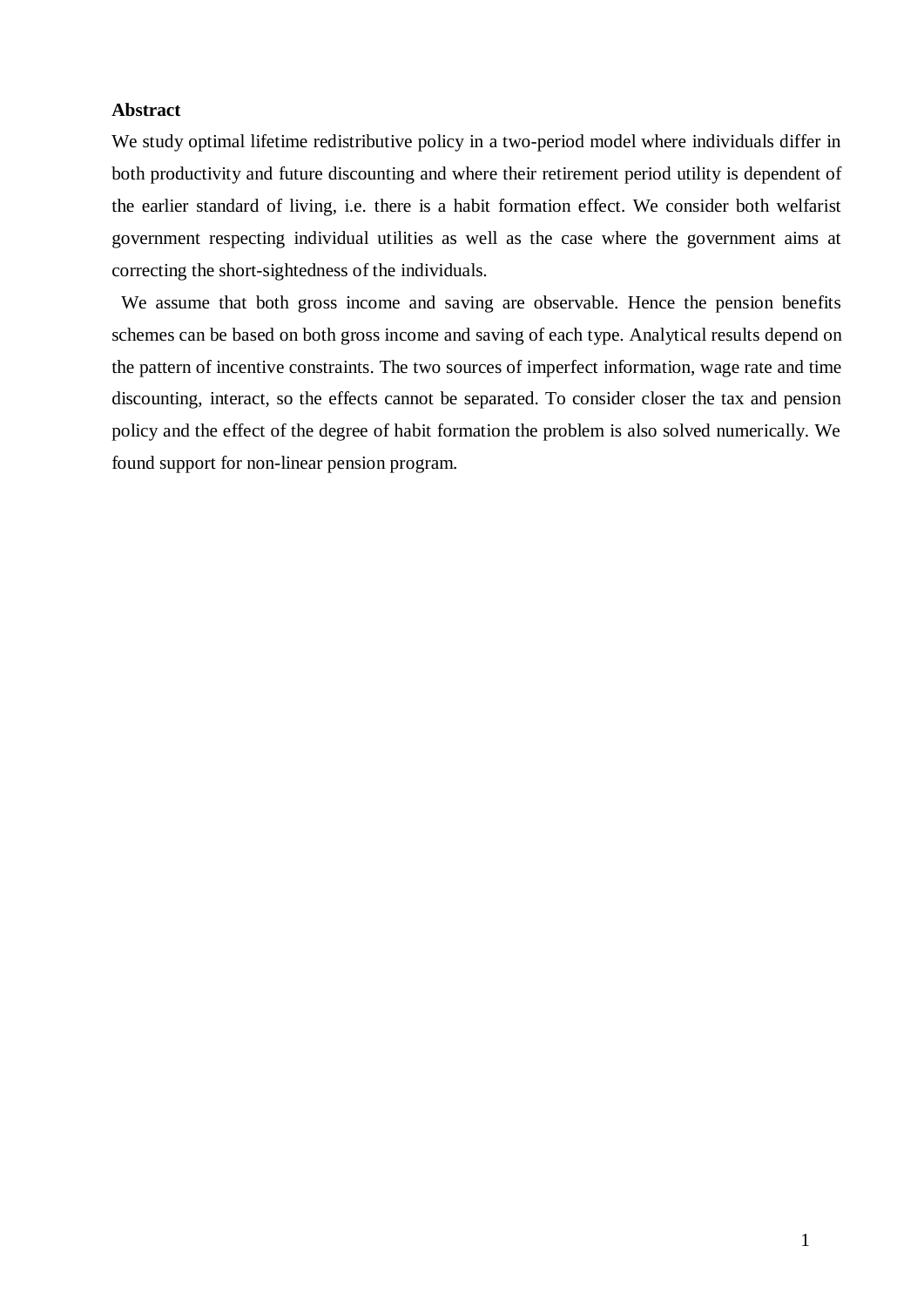## *1. Introduction*

Publicly provided retirement program plays many different roles. It is a forced savings program, ensuring that individuals put aside sufficient amounts for old days. The public pension systems are also income redistribution and insurance programs. The rationale of forced saving for public pension system has become more motivating as the recent research in behavioural economics has demonstrated that an individual decision-making often suffers from various biases. The reason for the inadequate saving may result for example from irrationality or lack of financial skills, imperfect information or missing markets. In these situations when there is a possible conflict between an individual's long term preference and his short term behaviour the government may want to intervene.

 The normative analysis of such individual decision failures in the context of the design of a pension system has received some attention. There is some literature on pension policies that attempts to take into account possible "undersaving" by households. Diamond (1977) discussed the case where individuals may undersave due to mistakes. Sheshinski (2003) proposed a general model with faulty individual decision-making, where restricting individuals' choices leads to welfare improvements. Feldstein (1985) studied the optimal pay-as-you-go system in an OLG setting in a case where individuals have higher discount rates than the government. Imrohoroğlu, Imrohoroğlu and Joines (2003) made numerical simulations in a pay-as-you-go model when individuals have hyperbolic discounting preferences. They conclude that a pension system provides additional welfare for myopic individuals. Diamond and Köszegi (2003) also employ this kind of model with hyperbolic discounting to study the policy effects of endogenous retirement choices using a public pension system as a commitment device. Diamond (2003) considers optimal distortions of savings behaviour in the case with myopia, i.e. when individuals totally ignore the effect their decisions have on future periods. Tenhunen and Tuomala (2007) extend Diamond's analysis to the case where myopia and skill are imperfectly correlated. Cremer et al. (2008) also examines a non-linear social security scheme when the government has a paternalistic view and wants to help to overcome individuals' myopia problems. They all find some support for a public intervention in terms of a pension policy or a non-linear taxation of savings.

 Utility from consumption is usually assumed to be non-positional. Duesenberry (1949) in turn proposed an idea that the utility from consumption can be affected by the level of past consumption. The idea was formalized by Pollak (1970) and Ryder and Heal (1973). There is now a growing body of empirical work to support that past or habitual consumption is a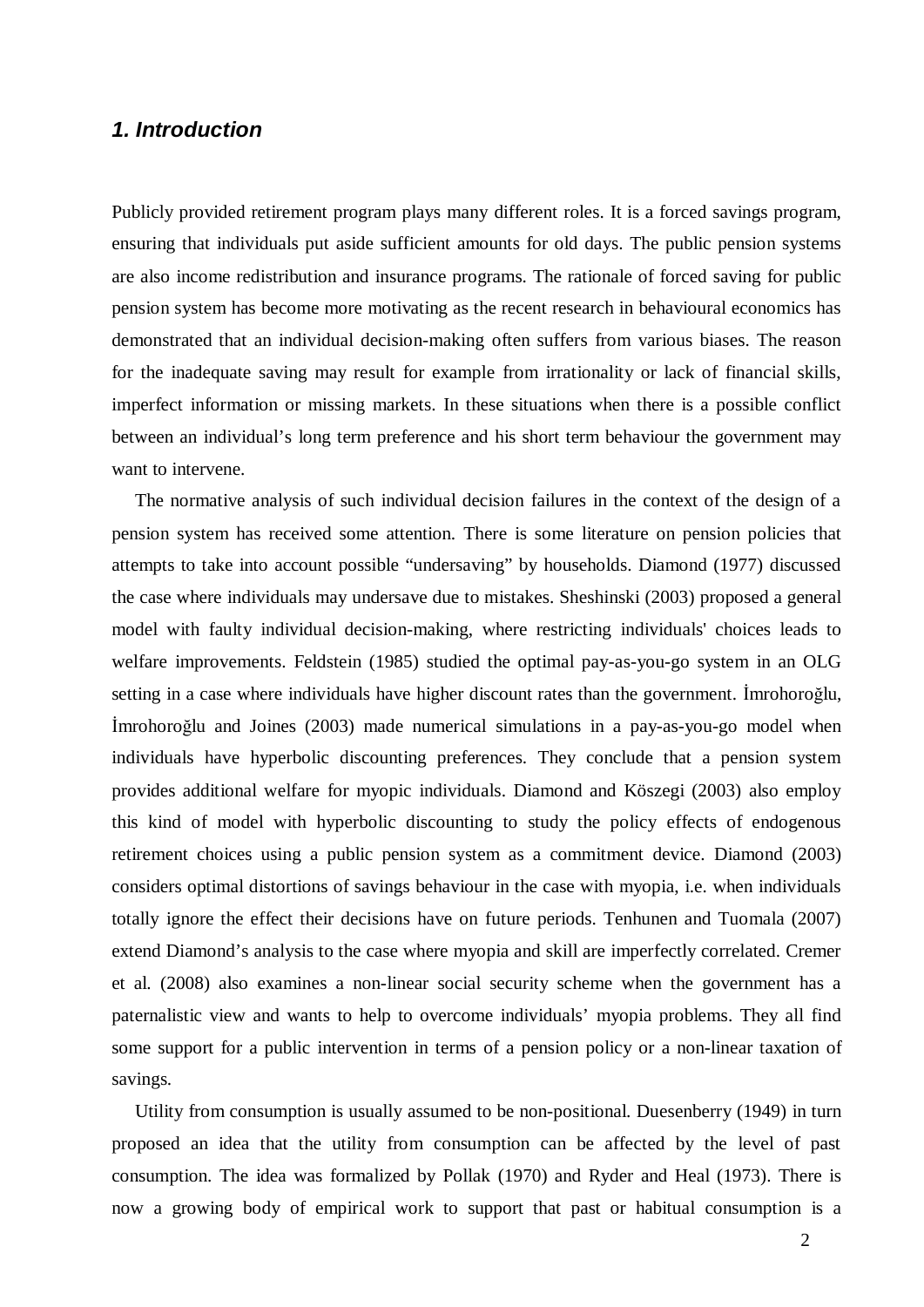determinant of current utility. [In r](#page-4-0)ecent years, habit formation models have been used to analyze a variety of phenomena both in macro and microeconomics<sup>1</sup>.

 Rationally people with habit formation should choose an increasing consumption profile to always consume more than the level they are accustomed to. However, there is evidence that people tend to mispredict the changes in their future tastes. All models considering undersaving due to high discounting or myopia can be seen as special cases of this more general phenomenon, projection bias.<sup>2</sup> [P](#page-4-1)rojection bias implies that people, while understanding the direction of the changes in tastes, systematically make mistakes in predicting the magnitude of the changes. When projection bias is combined with habit formation, there exist two mechanisms that affect the savings behaviour. First, projection bias leads to underestimation of the effect the current consumption has on future utility, and hence encourages to consume excessively when young. The second effect arises in a dynamic setting: as one gets used to higher consumption levels, which induces even higher consumption, and less savings, than what was earlier planned. Thus the both effects tend to leave savings below the optimal level (Loewenstein, O'Donoghue and Rabin, 2003). As the importance of maintaining the consumption possibilities in the retirement period is furthermore emphasized when people exhibit habit formation, there might occur an additional rationale for public pension policy.

 Our intention is to consider optimal lifetime redistribution of consumption across individuals. As in Diamond (2003) we also concentrate on within-a-cohort effects to avoid the dynamic complications that arise from intergenerational redistribution. We investigate both analytically and, to gain a better understanding, numerically the properties of an optimal lifetime redistributive policy in a two-period variant of the Mirrlees (1971) income tax problem, where all individuals work in the first period and then retire. We assume that the government can tax both labour income and the returns from savings on a nonlinear scale, which enables a consideration of a publicly provided pension program as a part of tax policy.

<span id="page-4-0"></span><sup>&</sup>lt;sup>1</sup> Habit formation models have been applied to monetary policy questions (see e.g. Fuhrer, 2000), to research on consumption growth (see e.g. Sommer, 2007), in asset pricing literature to consider equity pricing puzzle (see e.g. Abel, 1990 and Constantinides, 1990) and to explain consumption and savings behavior (see e.g. Alessi and Lusardi, 1997, Smith, 2002).

<span id="page-4-1"></span> $2$  For a review of the empirical evidence on projection bias see Loewenstein and Schkade (1999) and Loewenstein O'Donoghue and Rabin (2003).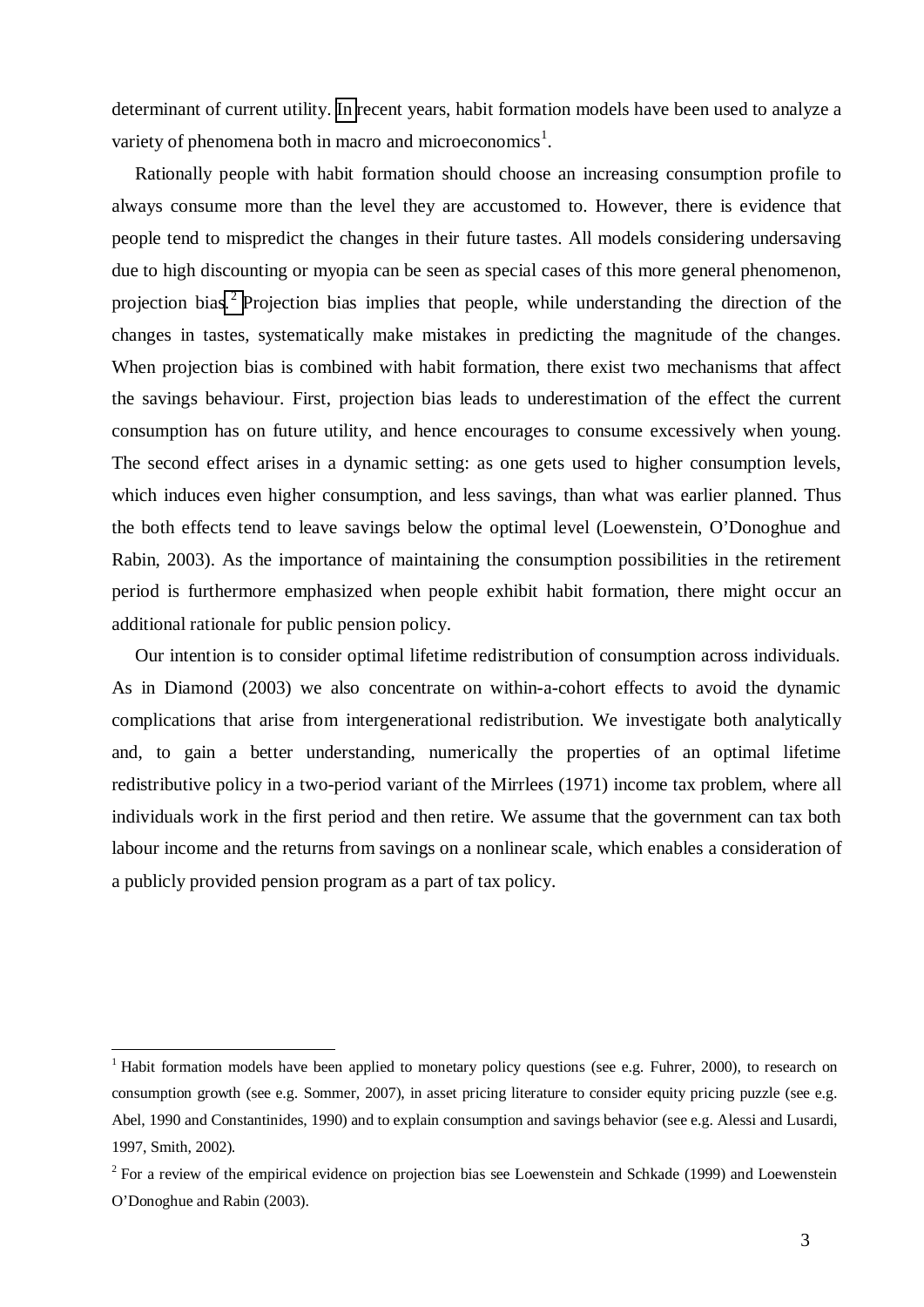Unlike in the original Mirrlees model, we assume that individuals do not differ only in productivity, but also in time disocunting.<sup>3</sup> [A](#page-5-0)ssuming a specific correlation simplifies the analysis but is also a non-realistic assumption. Multidimensional heterogeneity in individuals' characteristics complicates the analysis notably, as discussed e.g. in Boadway et al. (2002). There are some analytical studies in a discrete case with two-dimensional heterogeneity, but they are simplified further to a three-type case (Cuff, 2000; Blomquist and Christiansen, 2004). Cremer, Lozachmeur and Pestieau (2004) also consider social security and retirement decision in a static model with individuals differing in two dimensions, productivity and health status. Moreover, due to the nature of heterogeneities they use, the pattern of the constraints for optimal tax system is simpler than in the general case. A case with imperfect correlation between the heterogeneities, i.e. a four-type case, is considered in Tenhunen and Tuomala (2007) and Cremer et al. (2008a), who consider optimal tax and pension policy in a case where people differ by their productivities and the level of myopia, but their model does not include habit formation. Whereas Loewenstein, O'Donoghue and Rabin (2003) discuss biased savings decision with a habit-forming representative consumer, models with habit formation have not been applied to redistribution policy questions. There is at least one exception. Cremer et al. (2008b) study labour supply after retirement and tax policy implications in the model where they combine myopia and habit formation.

 Our purpose in this paper is to incorporate the habit formation effect into the lifetime redistribution model where individuals differ in two respect; productivity and time discounting. We explore and compare the properties of the optimal lifetime redistributive policy that would be selected by a welfarist government and the one that would be chosen by a paternalistic government. The structure of the paper is as follows. Section 2 considers a four-type version of the Mirrlees model where individuals differ in productivity skills and time discounting or discount factors with both paternalistic and welfarist governments. The optimal policy is considered both with analytical and numerical tools. A case with myopic individuals is also examined. In Section 3 we consider the numerical solution for the problem. Section 4 concludes.

## *2. A general four-type model*

As a workhorse model we employ the much used two-type model first applied by Stern (1982) and Stiglitz (1982), where each individual has a skill level reflecting his wage rate, denoted by *n*.

<span id="page-5-0"></span><sup>&</sup>lt;sup>3</sup> Sandmo (1993) considers a case where people differ in preferences, but are endowed with the same resources. Tarkiainen and Tuomala (1999; 2007) also analyze a continuum of taxpayers simultaneously distributed by skill and preferences for leisure and income.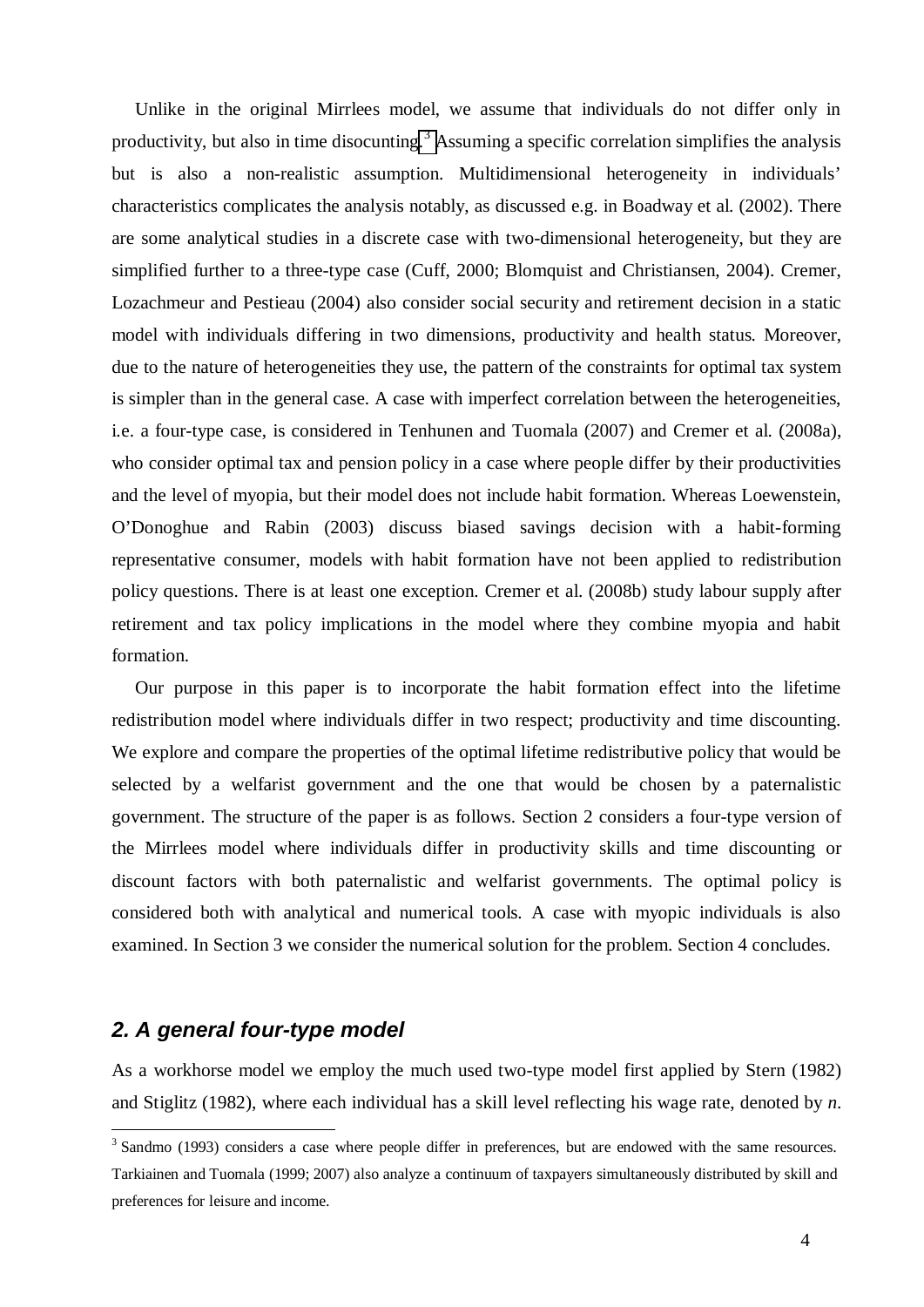Unlike the original Mirrlees model we assume that individuals do not differ only in productivity, but also in discount factor or time preference, denoted by  $\delta$ . The difference between individual discount factors can be due to pure variation in the level of projection bias. Or, alternatively following O'Donoghue and Rabin (2001), we can interpret the disparity to result from the fact that a part of the individuals are naïve, and underestimate their level of short-sightedness, while the others are sophisticated and observe their own time discount preference.Without any assumptions on the interdependence of these two characteristics, we end up having a four-type economy, with types denoted according to table 1. The proportion of individuals of type i in the population is  $N^i > 0$ , with  $\sum N^i = 1$ .

|                           |      |        | <b>Wage</b> |
|---------------------------|------|--------|-------------|
|                           |      | low    | high        |
| <b>Discount</b><br>factor | low  | type 1 | type 3      |
|                           | high | type 2 | type 4      |

TABLE 1: Individual types

 Individuals supply labour in the first period, denoted by *y*, (y can also think of as the retirement age) and receive labour income *ny*, which is taxed with a non-linear scheme *T(ny)*. In the second period they retire. Individuals are free to divide their first period income between consumption, *c* and savings, *s*. Each unit of savings yields a consumer an additional  $1+\theta$  units of consumption in the second period after tax income, *x*. As a further simplification we assume that the return to savings,  $\theta$ , is fixed, which may be justified by assuming that we consider a small open economy facing a world capital market. Consumption in each period is given by  $c = ny - T(ny) - s$  and  $x = (1 + \theta)s$ .

Individuals get utility from consumption  $c$  and  $x$ , leisure, 1- $y$ . The utility of the retirement period consumption depends on past levels of consumption through a habit formation or standard of living channel. Parameter  $\rho$  describes the magnitude of habit formation: the closer to zero  $\rho$  is, the smaller the effect of the habit is to the retirement period utility. Suppose that preferences are not additive over tim[e.](#page-6-0)<sup>4</sup> Preferences could then be given by

$$
u^{i} = u(c^{i}) + \delta^{i} v(\rho c^{i}, x^{i}) + \psi(1 - y^{i})
$$
\n(1)

<span id="page-6-0"></span><sup>&</sup>lt;sup>4</sup> Non-separability of utilities would already alone imply habit formation, but we have chosen to use parameter  $\rho$  to bring the effect of habit formation clearer.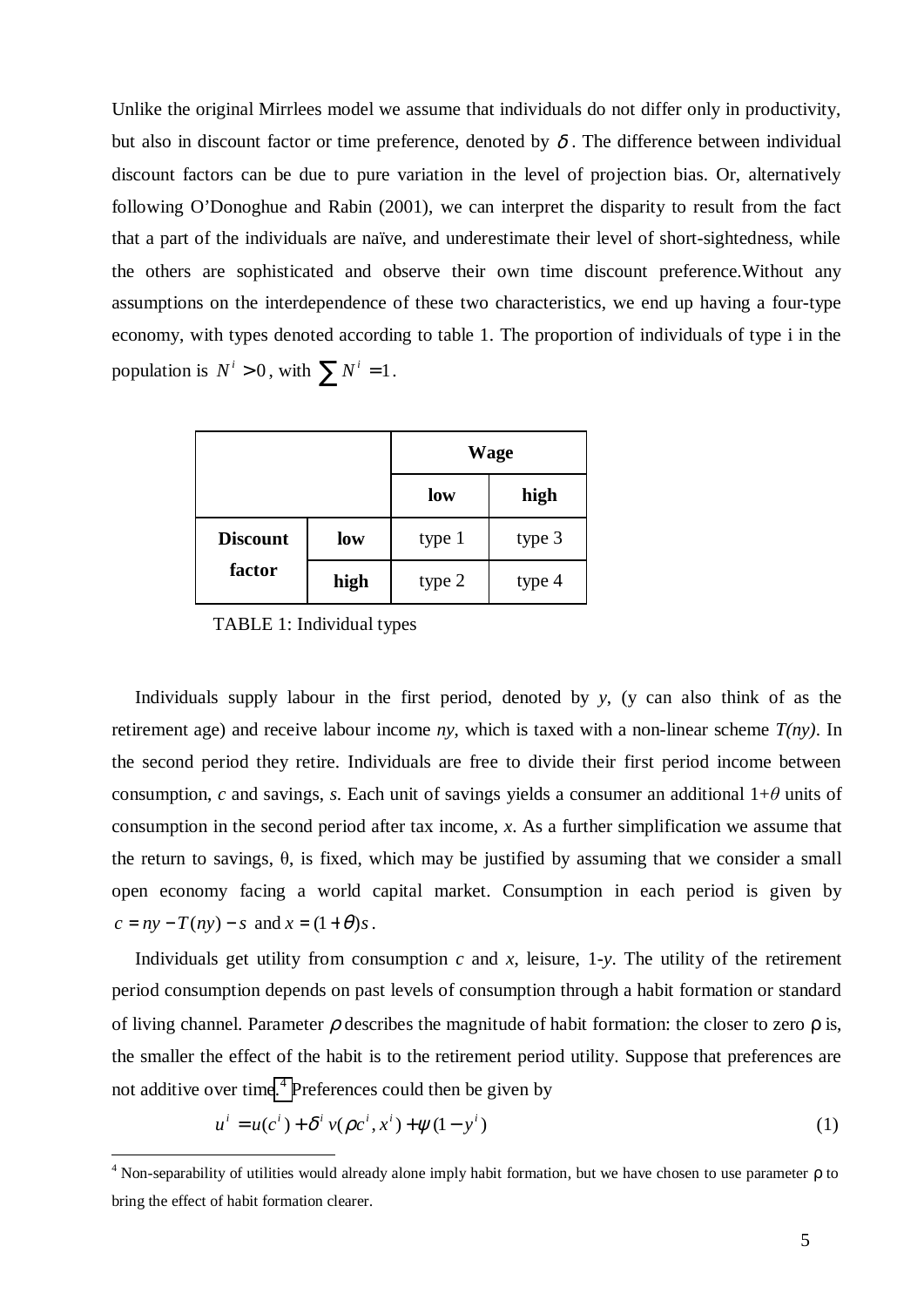The utility function *u* and  $\psi$  are increasing and strictly concave. In addition, *v* is increasing and strictly concave with respect to *x*, whereas with respect to *c* it is decreasing and strictly convex. We also assume that all goods, both consumption goods and leisure, are normal.

#### **Government optimization problem**

The government wishes to design a lifetime tax system that may redistribute income between individuals in the same cohort. The lifetime version of the Mirrlees model can be interpreted either such that the government controls first and second period consumption and labour supply or the retirement age directly, subject to the self-selection constraints or, alternatively, if we can interpret this so that there is no private savings we have a model of labour income taxation in the first period and public provision of pension in the second period.

 There is asymmetric information in the sense that the tax authority is informed neither about individual skill levels, labour supply nor discount rates. It can only observe before–tax income, *ny* and savings, *s*. Thus the design of a tax policy is restricted by self-selection constraints requiring that each type should rather choose the bundle of consumption and labour supply designed to them instead of mimicking any other type. When the self-selection constraints bind depends now on how the labour supply and the distributional preferences of the government hinge on the time disocunting and skill level. Without any assumptions of the mimicking behaviour there are twelve possible self-selection constraints given by

$$
u(c^i) + \delta^i v(\rho c^i, x^i) + \psi(1 - y^i) \ge u(c^j) + \delta^i v(\rho c^j, x^j) + \psi\left(1 - \frac{n^j y^j}{n^i}\right)
$$
 (2)

for  $i, j = 1, \ldots 4$  and  $i \neq j$ .

 The choice of the social welfare function that the planner maximizes when designing the tax policy naturally affects the results on the optimal taxation. A welfarist case where the social utility function reflects individual's preferences is commonly used. However, it has been argued that individuals' own assessments of their utility may not be correct, even in their own opinion. This might justify a paternalist social welfare function, where the form of the utility used in the social welfare function differs from that used by individuals. The importance of a forced saving program becomes clear in the case where individuals are not saving enough, or in the case of myopic individuals, at all, to be able to survive retirement period. In these kinds of cases a public pension program representing a paternalistic view is desirable. To bring light on the differences of these two options we consider both welfarist and paternalistic case respectively.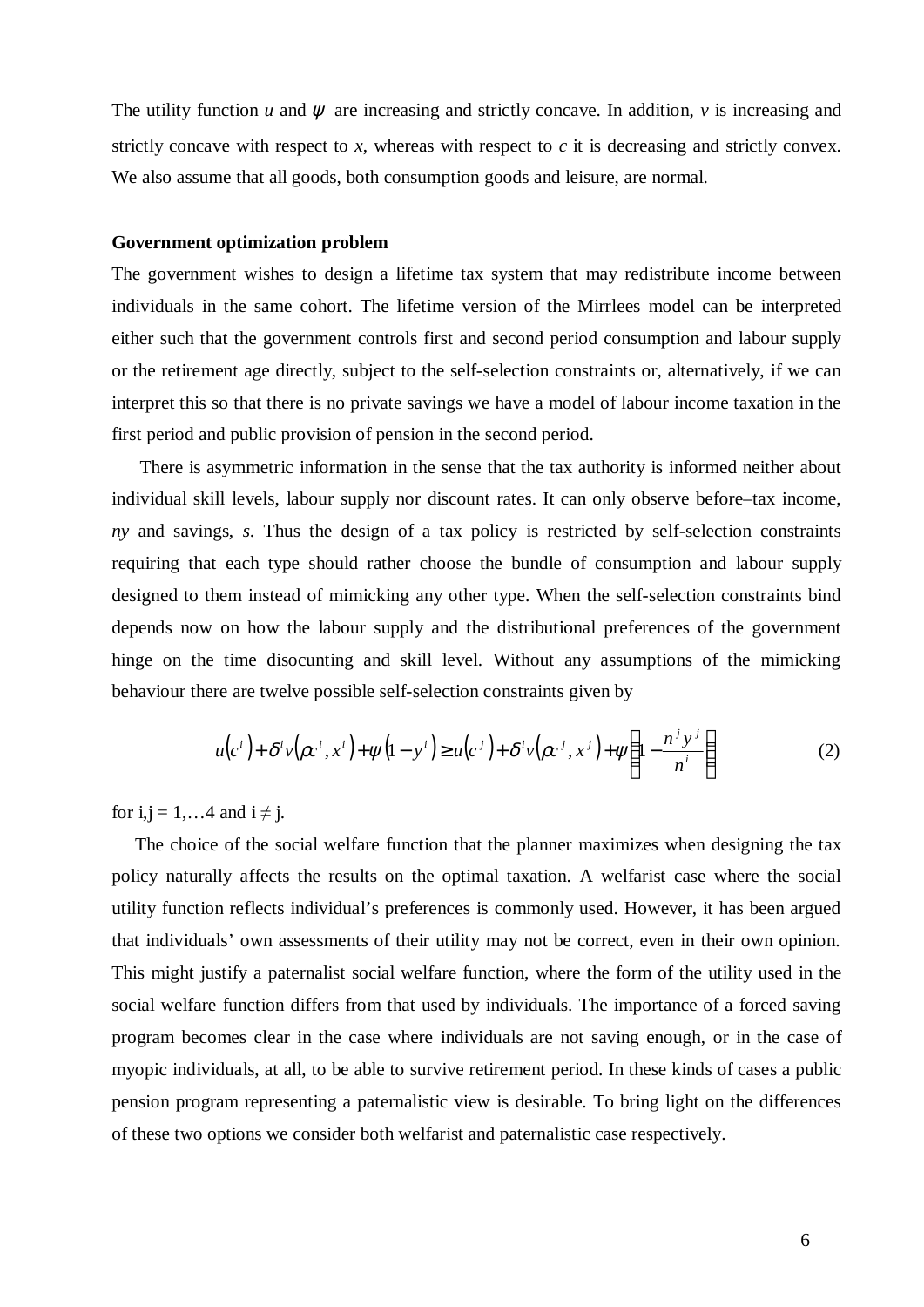We consider a case, where the government valuates the future with a higher discount factor  $\delta^g$ than the individuals, i.e.  $\delta^s > \delta^i$  for all i=1,...,4. In the welfarist case the government maximizes the sum of individuals' utilities

$$
\sum N^{i} \left[ u(c^{i}) + \delta^{i} v(\rho c^{i}, x^{i}) + \psi(1 - y^{i}) \right]
$$
\n(3a)

whereas in the paternalistic case the retirement period utility gets a higher weight as a result of a higher discount factor

$$
\sum N^{i} \left[ u(c^{i}) + \delta^{g} v(\rho c^{i}, x^{i}) + \psi(1 - y^{i}) \right]
$$
 (3b)

The optimization is done subject to the self-selection constraints given in (2) and the production constraint

$$
\sum N^i \left( n^i y^i - c^i - rx^i \right) - R \ge 0 \tag{4}
$$

where  $+ \theta$ = 1  $r = \frac{1}{1 - \epsilon}$  is the discount factor for production.

#### **Welfarist case**

The first order conditions with respect to c, x, and y for type i, i=1,...,4 are

$$
N^{i}\left(u_{c} + \delta^{i}\rho v_{c}\right) - \lambda N^{i} + \sum_{j}\mu^{ij}\left(u_{c} + \delta^{i}\rho v_{c}\right) - \sum_{j}\mu^{ji}\left(u_{c} + \delta^{j}\rho v_{c}\right) = 0
$$
\n<sup>(5)</sup>

$$
N^{i}\delta^{i}v_{x} - \lambda N^{i}r + \sum_{j}\mu^{ij}\delta^{i}v_{x} - \sum_{j}\mu^{ji}\delta^{j}v_{x} = 0
$$
\n<sup>(6)</sup>

$$
-N^{i}\psi_{y} + \lambda N^{i}n^{i} - \sum_{j}\left(\mu^{ij} - \frac{n^{i}}{n^{j}}\mu^{ji}\right)\psi_{y} = 0
$$
\n(7)

where  $\lambda$  and  $\mu^{ij}$  are the Lagrange multipliers for the production constraint and self-selection constraint binding type i from mimicking type j.

 Individual i's marginal rate of substitution between consumption in period one and consumption in period two is *x c i c v*  $u_c + \delta^i \rho v_c$ . To shorten the expressions, we denote it by  $\sigma^i$ . With

the help of the first order conditions this can be given in a form  $\sigma^i = \frac{\delta^i}{\delta} (1 - d^i)$ *r*  $\sigma^i = \frac{\delta^i}{-} (1 - d^i)$ , where *d*<sup>*i*</sup> captures the implicit tax on savings. A positive *d* reflects marginal tax on savings, and a negative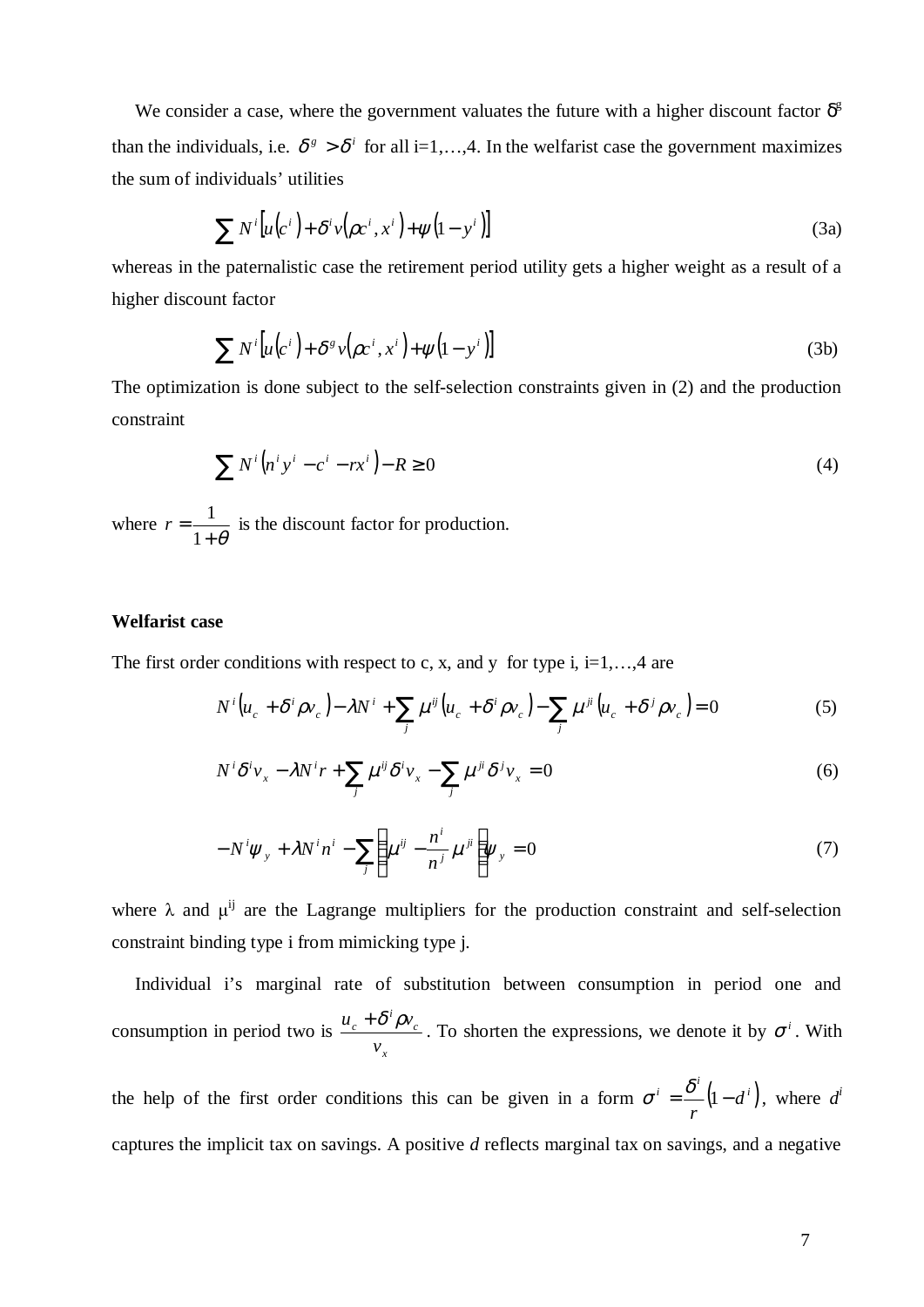*d* implies a marginal subsidy. With the help of the first order conditions (5) and (6) we can rewrite the marginal rate of substitution as

$$
\sigma^{i} = \frac{\delta^{i}}{r} \left[ 1 - \frac{u_c}{\lambda N^i} \sum_{j} \mu^{ji} \Delta^{ji} \right]
$$
 (8)

where  $\Delta^{ji} = \frac{6}{s^{i}}$  $j$ *i*  $\delta$ <sup>*j*</sup>  $-\delta$ <sup>*i*</sup> δ  $\Delta^{ji} = \frac{\delta^j - \delta^i}{\delta^i}.$ 

 Equation (8) implies that the marginal distortion on type i's saving behaviour depends crucially on the pattern of binding self-selection constraints. When type i is mimicked by a type with a higher discount factor, the distortion tends to increase (tax). And similarly, when type i is mimicked by a type with a lower discount factor, the distortion decreases (subsidy). The overall effect might be positive, negative or zero, depending on the binding self-selection constraints.

 It is also worth noticing, that there is nothing that explicitly reveals the effect induced by habit formation in the right hand side of (8). Indeed, when the same problem is solved without habit formation (i.e.  $\delta v_c = 0$ ), we would have  $\sigma_{no\;habit}^i = \frac{a_c}{v} = \frac{b}{v} \left[1 - \frac{a_c}{2M} \sum_i \mu^{ji} \Delta^{ji}\right]$  $\overline{\phantom{a}}$  I L  $=\frac{u_c}{v}=\frac{\delta^i}{r}\left[1-\frac{u_c}{\lambda N^i}\sum_{k'}\mu^{jk}\Delta^j\right]$ *j ji i*  $\begin{bmatrix} i \\ 1 \end{bmatrix}$   $u_c$ *x i*  $\qquad u_c$  $\frac{1}{n}$  *no* habit  $\frac{1}{n}$   $\frac{1}{n}$   $\frac{1}{n}$   $\frac{1}{n}$   $\frac{1}{n}$   $\frac{1}{n}$ *u*  $v_r$  *r u*  $\frac{1}{\lambda N^i} \sum_i \mu$  $\sigma_{no\, habit}^{i} = \frac{u_c}{\sigma} = \frac{\delta^i}{\sigma} \left[ 1 - \frac{u_c}{\sigma} \sum_{\mu} \mu^{\mu} \Delta^{\mu} \right]$ . This does not imply that the implicit tax rates are not affected by habit formation, the numerical values are still likely to differ in the cases with and without habit formation.

 From the first order conditions (5) and (7) we can solve the marginal tax of labour income in terms of the marginal rate of substitution,  $T^i = 1 - \frac{r y}{n^i (u_c + \delta^i \rho v_c)}$ *i c i i*  $\qquad 1$   $\qquad \qquad \varphi_y$  $n^{i} \left( u_{c} + \delta^{i} \rho v_{c} \right)$ *T*  $\delta^{\scriptscriptstyle \iota}\rho$ ψ +  $\int_{0}^{\infty}$  = 1 –  $\frac{\psi_{y}}{e^{i} - 1}$ . This can be interpreted the implicit tax (or subsidy) on prolonged activity. In general form the marginal tax of labour income for type i is given by

$$
T^{i'} = 1 - \frac{\lambda N^{i}}{\lambda N^{i} + \rho \sum_{j} \mu^{ji} (\delta^{j} - \delta^{i}) v_{c}} \frac{N^{i} + \sum_{j} (\mu^{ij} - \mu^{ji})}{N^{i} + \sum_{j} (\mu^{ij} - \frac{n^{i}}{n^{j}} \mu^{ji})}
$$
(9)

 The marginal labour income tax rates also crucially depend on the pattern of binding selfselection constraints. Whereas the distortion on savings of type i depended only on the pattern of those constraints deterring others from mimicking type i, T' depends also on those self-selection constraints stopping type i from mimicking others.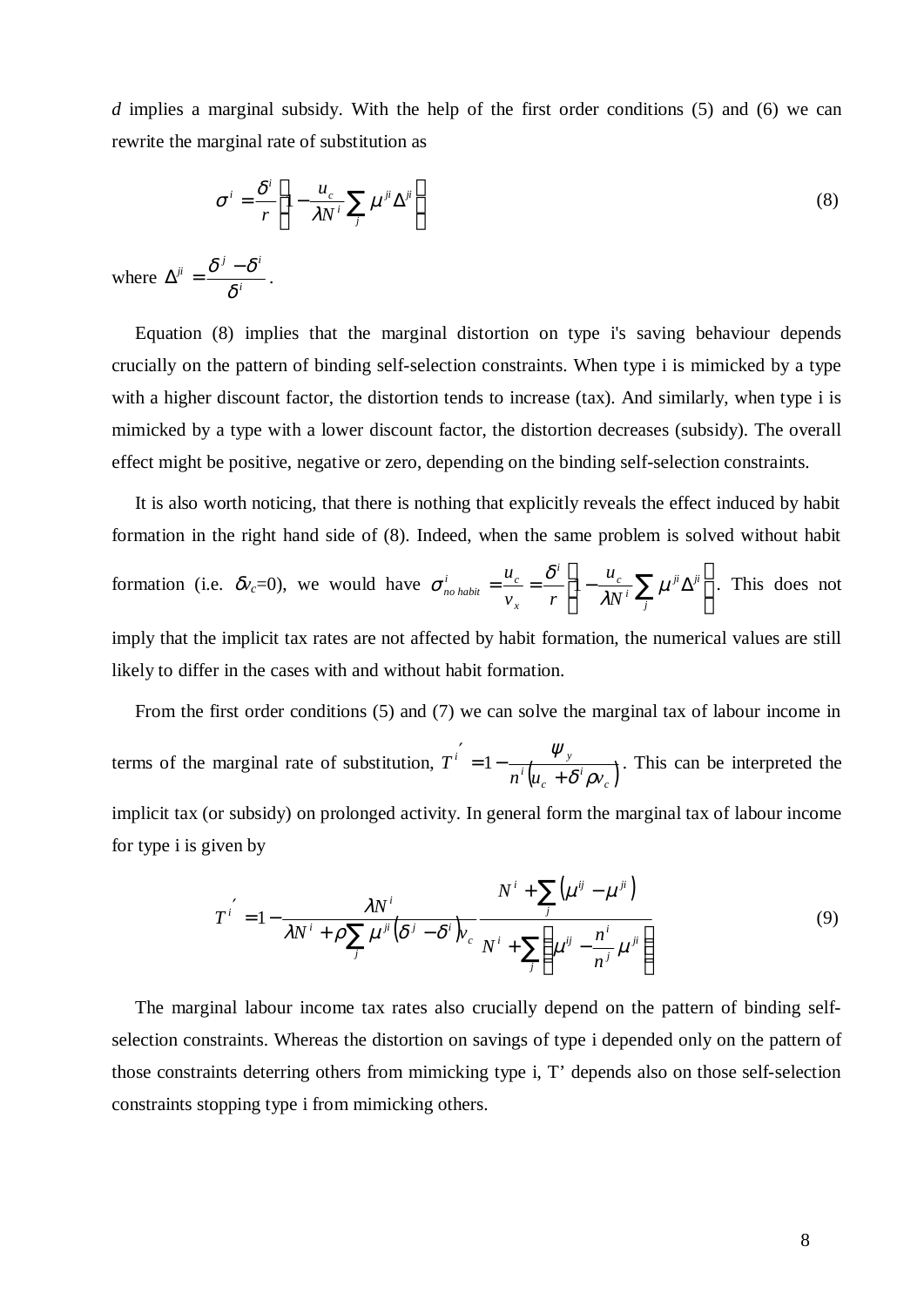The habit effect appears now also explicitly in the marginal tax rate, implied by term

$$
\frac{\lambda N^i}{\lambda N^i + \rho \sum_j \mu^{ji} (\delta^j - \delta^i) v_c}
$$
. This term implies that the marginal labour income tax of type i is

increased when type i is mimicked by those with a lower discount factor, and decreased if mimicked by those with higher discount factor. However, the two sources of distortion, imperfect information on both skill level and time discounting, interact. The effect of mimicking also comes from the coefficients  $\mu^{ji}$  in the last part of the term, so the effect is not separable.

 It is also worth noting that the famous result of Mirrlees (1971) requiring that marginal labour income tax rates must be non-negative does not necessarily hold here. This can be seen by considering the last term in (9). There is a possibility, that at least one of parts of the last term in the right hand side is high enough to make the term greater than one. The first part,

$$
\frac{\lambda N^i}{\lambda N^i + \rho \sum_j \mu^{ji} (\delta^j - \delta^i) v_c},
$$
 becomes greater than one when, 
$$
\sum_j \mu^{ji} (\delta^j - \delta^i) v_c < 0
$$
, i.e. when

the sum of the discount factors of the mimickers are greater than those of the mimicked (for the

pairs for which the incentive constraint is binding), and the last part,  $(\mu^{ij} - \mu^{ji})$ ∑ ∑  $\overline{a}$ ľ I l ſ  $+$   $\sum$   $\int$   $\mu$ <sup>ij</sup>  $+\sum (\mu^{ij}$ *j ji j*  $\sum_{i}$   $\left( \begin{array}{cc} i & n^i \end{array} \right)$ *j i ij ji n*  $N^i$  +  $\sum$   $\left(\mu^{ij} - \frac{n}{n}\right)$ *N*  $\mu^{\mathcal{F}}$  –  $\mu$  $\mu^{\scriptscriptstyle\vee}$  –  $\mu$ ,

when  $\frac{n}{n} > 1$ *i n*  $n^i$  > 1 mimicker has lower wage rate than the mimicked (for the pairs for which the incentive constraints are binding).

 The intuition behind this result is that in the Mirrlees case only the ones with lower wage rate were in danger to be mimicked, but in two-dimensional case the pattern of the binding constraint can also be other way around. The additional disutility obtained from mimicking a type with higher wage rate by having to work more than the mimicked type, can be more than compensated by the additional utility of the higher second period consumption if the difference in the discount factors is big enough. In terms of support for prolonged activity, this result means that it might be desirable to encourage prolonged activity of some types with a wage subsidy. However, with the assumptions we have made on the direction of binding incentive constraints it is not clear, whether this hypothetical outcome ever occurs. We will return to this question in the numerical part of the paper.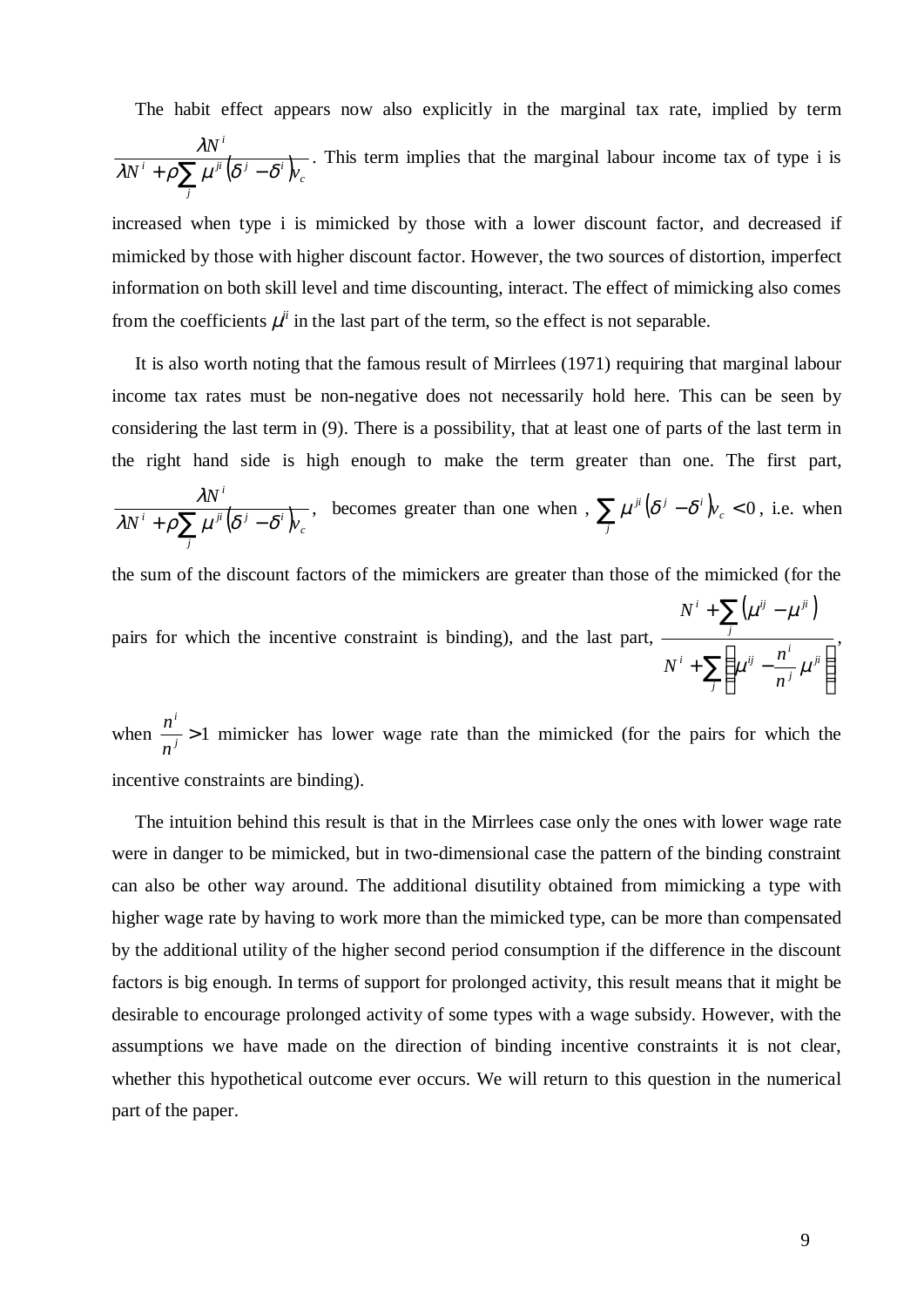#### **Paternalistic case**

Next we turn to a case where the social planner uses a higher discount factor in valuating future period. [The](#page-11-0) empirical findings that the consumption tends to drop more than expected<sup>5</sup> supports the fact that individuals may not be doing their savings decisions (fully) rationally. There are also several other studies suggesting that people do mistakes in savings decisions and fail to sufficiently for their retirement.<sup>6</sup> [W](#page-11-1)hen this is the case individuals may actually wish that the government would intervene.

 The paternalistic case can be interpreted so that all types, as their discount factor is below the governments' view of the optimal level, are suffering from projection bias. The government aims at correcting the projection bias individuals have on predicting the utility from retirement consumption. In addition that agents undervalue the effect of retirement consumption level, they also fail in predicting the level of change in the tastes resulting from habit formation. Thus there are now two mechanisms affecting savings behaviour. First is the projection bias concerning the utility from savings in the future. Undervaluation of the consumption level  $x$  indicates that savings tend to remain at too low level compared to the optimum. The other effect comes from underestimating the effect of habit formation.<sup>7</sup> [A](#page-11-2)s increased current consumption decreases the utility level from retirement consumption, projection bias hence encourages to consume excessively when young. Herrnstein et al. (1993) call this negative internality. Furthermore, as one gets used to higher consumption levels, which induces even higher consumption, and less savings, than what was earlier planned. Thus the both effects tend to leave savings below the optimal level

 Now the government, using its own discount factor in the social welfare function, maximizes (3b), subject to production constraint (4) and self-selection constraints (2). The first order condition with respect to y is the same as in welfarist case, given in (7). The conditions with respect to c and x for  $i=1,\ldots,4$  are

$$
N^{i}\left(u_{c} + \delta^{g}\rho v_{c}\right) - \lambda N^{i} + \sum_{j}\mu^{ij}\left(u_{c} + \delta^{i}\rho v_{c}\right) - \sum_{j}\mu^{ji}\left(u_{c} + \delta^{j}\rho v_{c}\right)
$$
(10)

$$
N^{i}\delta^{g}v_{x} - \lambda N^{i}r + \sum_{j}\mu^{ij}\delta^{i}v_{x} - \sum_{j}\mu^{ji}\delta^{j}v_{x}
$$
 (11)

<span id="page-11-0"></span><sup>&</sup>lt;sup>5</sup> See e.g. Banks, Blundell and Tanner (1998).

<span id="page-11-1"></span><sup>&</sup>lt;sup>6</sup> See e.g. Laibson, Repetto and Tobacman (1999), Choi et el. (2003), Haveman et al. (2007), Benartzi and Thaler (2007).

<span id="page-11-2"></span><sup>&</sup>lt;sup>7</sup> Loewenstein, O'Donoghue and Rabin (2003) discusses the choice of a representative consumer in a first-best world without taxation.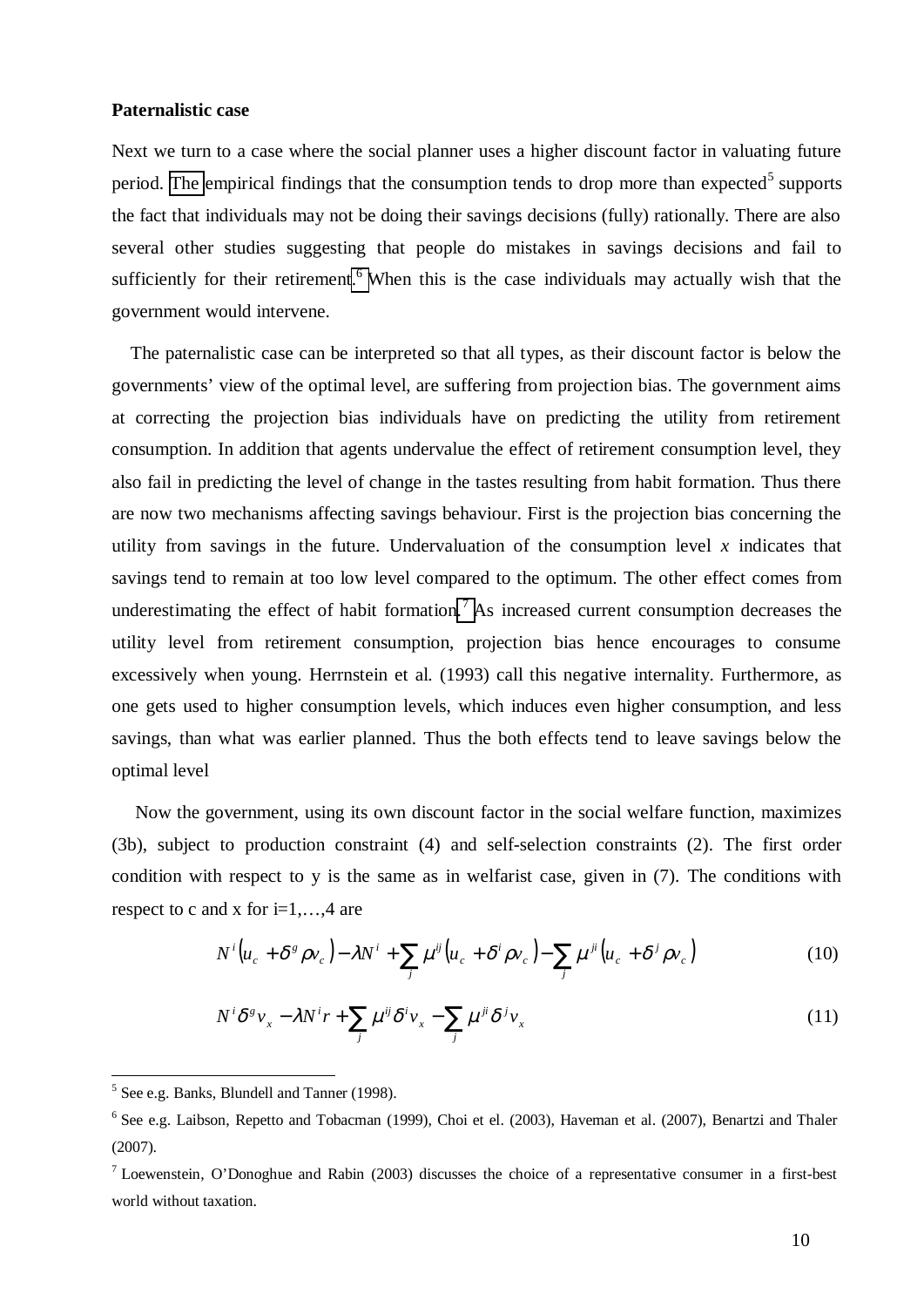There are now two possible ways to consider the distortion in the savings: government's and individual's points of views. Government's view represents the actual distortion required to implement the second-best optimum, whereas what determines the behavioural effects is the distortion perceived by the individual. The marginal rate of substitution between first and second period consumption from the government's point of view can be solved from the first order

conditions:  $\left| \frac{u_c + \sigma \rho v_c}{\sigma} \right| = \sigma^{gi}$ *i x c g c v*  $\left[\frac{u_c + \delta^g \rho v_c}{v}\right] = \sigma$  $\overline{1}$  $\lambda$  $\mathsf{I}$ l  $\left(u_{c}+u_{c}\right)$ . Rewriting this in the form  $\sigma^{gi} = \frac{\delta^g}{\delta} (1 - \alpha^i)$  $\sigma^{si} = \frac{\delta^g}{r} (1 - \alpha^i)$  gives us a possibility to consider the optimal pension program described by  $\alpha^i$ . With help of (10) and (11)

we get

$$
\sigma^{gi} = \frac{\delta^g}{r} \left[ 1 - \frac{u_c}{\lambda N^i} \left( \sum_j \mu^{ji} \Delta^{js} - \sum_j \mu^{ij} \Delta^{is} \right) \right]
$$
(12)

The distortion  $\alpha$  depends on i, which suggests that the optimal pension program should be nonlinear. The sign of the distortion, whether type i should taxed, subsidized or left undistorted at the margin, depends again on the pattern of binding self-selection constraints. It is worth noting that the effect constraints of other types mimicking type i decreases the distortion (subsidy) and the effect of type i mimicking the others increases the distortion (tax).

The marginal tax rate chosen by the government,  $\alpha$ , takes care of the negative internality, whereas individual, doing her labour supply and savings choices sees that as a pure distortion. If instead we consider a similar term as in welfarist case, *i x c*  $\int u_c + \delta^i$ *v*  $u_c + \delta^i \rho v$  $\overline{1}$  $\overline{a}$  $\overline{\phantom{a}}$ l  $\sigma^i = \left(\frac{u_c + \delta^i \rho v_c}{\delta} \right)^i$  we get the distortions from the individuals' perspectives.

$$
\sigma^{i} = \frac{\delta^{i}}{r} \left[ 1 - \frac{u_{c}}{\lambda N^{i}} \left( \sum_{j} \mu^{ji} \Delta^{ji} - N^{i} \Delta^{gi} \right) \right]
$$
(13)

Comparing this to the welfarist case, there appears now an additional term  $N^i \Delta^{gi}$  in the distortion d<sup>i</sup> that results from the difference in the discount factors between the government and individuals. Intuitively, the term tends to decrease the distortion (subsidy) to induce higher saving rate.

 The marginal labour income tax in the paternalistic case can be solved with the help of the first order conditions (7) and (10):  $T^{si} = 1 - \frac{r_y}{n^i (u_c + \delta^s \rho v_c)}$ *g c i*  $g_i = 1$   $\forall y$  $n^i(u_c + \delta^s \rho v_c)$ *T*  $\delta^s\! \rho$ ψ +  $\gamma' = 1 - \frac{\psi_y}{\sqrt{2\pi}}$ . In our case this implies that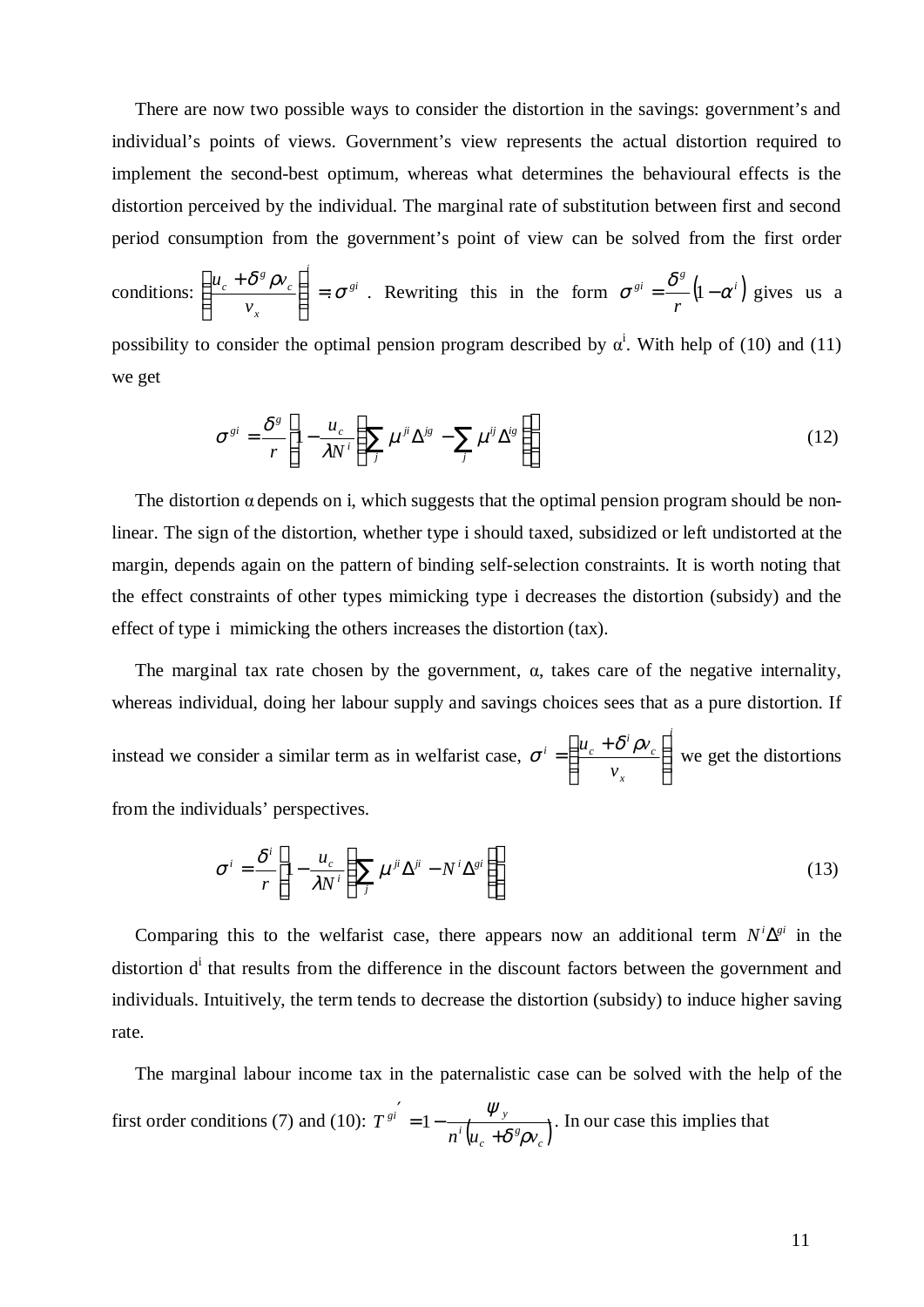$$
T^{si'} = 1 - \frac{\lambda N^i}{\lambda N^i - \rho \sum_j \mu^{ij} (\delta^i - \delta^s)_{V_c} + \rho \sum_j \mu^{ji} (\delta^j - \delta^s)_{V_c}} \frac{N^i + \sum_j (\mu^{ij} - \mu^{ji})}{N^i + \sum_j (\mu^{ij} - \frac{n^i}{n^j} \mu^{ji})}
$$
(14)

There are now three sources for distortions that restricts government's aims in welfare maximization: paternalistic view of correcting projection bias, and imperfect information on both skill level and time discounting. These features interact so that the effects cannot be separated from each other, i.e. income taxation is used at the same time to take care of all distortions in the economy. Similarly, like in the welfarist case, also here the marginal labour income tax rates depend on the pattern of binding self-selection constraints. Also here the possibility of negative marginal labour tax rates remains valid. As habit formation and projection bias are likely to induce too high working period consumption, encouraging people to work might become even more desirable than in welfarist case. That way a larger share would be left for savings.

#### **Myopia**

Next we analyse the model in which some individuals are myopic. They are not able estimate at all the needs that first period consumption creates later on. Myopic behaviour may be quite common for a substantial proportion of individuals who hardly save at all and rely almost entirely on public pension benefits. Diamond (2003, Chapter 4) and Diamond and Mirrlees (2000) consider a benchmark situation with a separable utility function where individuals do not save at all. In their model workers are otherwise identical, but their skills differ, and the government's objective is to design an optimal redistributive policy for those of working age and for the retired. If the social welfare function exhibits inequality aversion, the optimal retirement consumption is shown to be higher for those whose lifetime income has been smaller.

 It is worth stressing that myopic behaviour is distinct from the behaviour associated with heavy discounting of the future. If individuals have low discount factors, they will save little for their retirement consumption, but this reflects optimising behaviour. By contrast, if individuals are myopic, they get surprised by the inadequacy of their savings at the beginning of the retirement period. Thus, when myopic individuals are subjected to compulsory saving, their welfare will increase. It is also clear that with myopia the interpretation of the distortion for savings should be the compulsory pension system instead of a tax system: when individuals do not save voluntarily, there is no way to induce them to do so with any subsidy.

 In the case with myopia the basic justification for a pension system is to guarantee some level of resources in the retirement period. Diamond (2003) has considered a case where all types are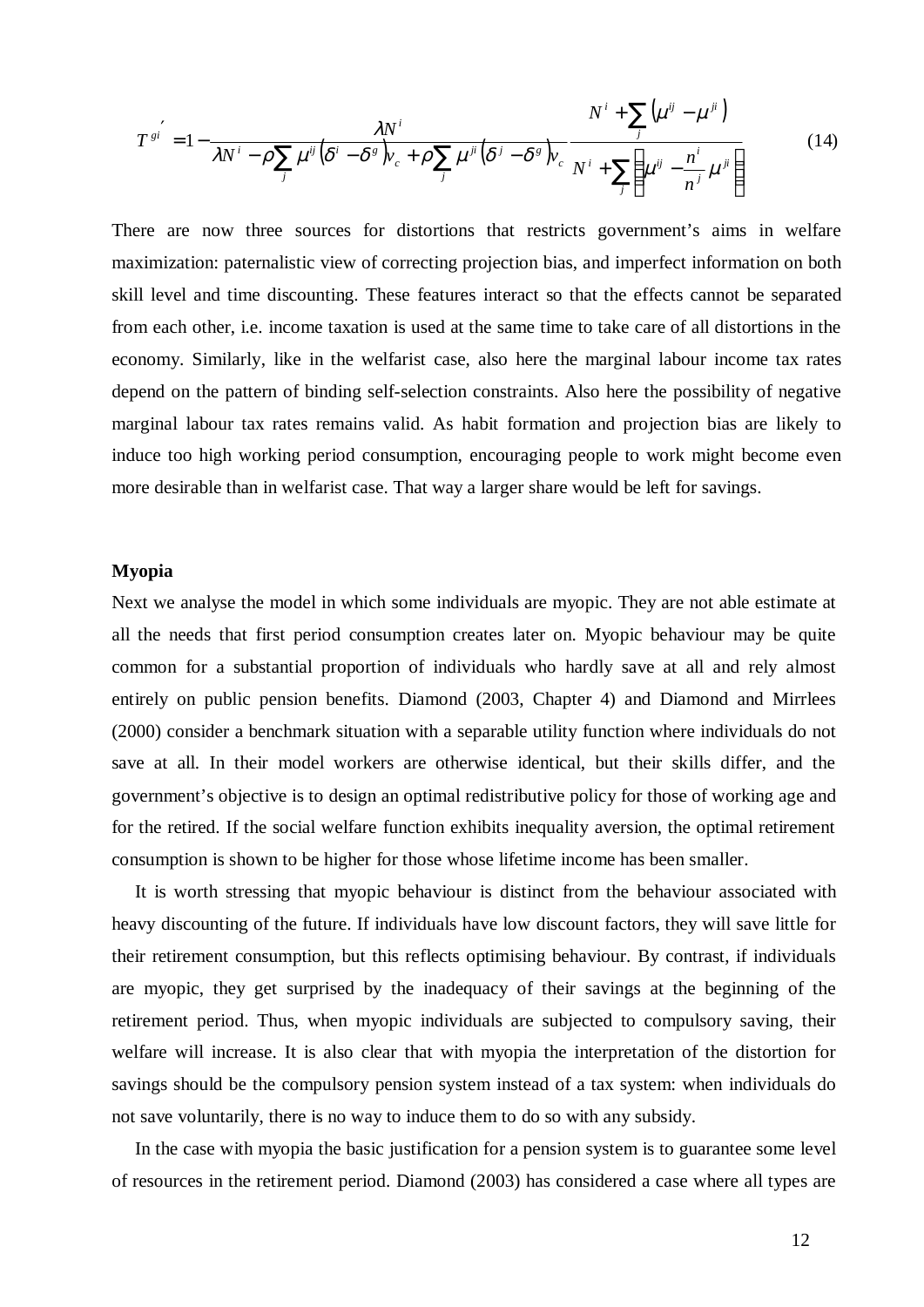myopic and only differ by their productivities. Tenhunen and Tuomala (2007) extend this analysis to a case where myopia and ability are imperfectly correlated. Both of these consider only a case with a separable utility function, i.e. without habit formation.

Myopic types perceive only the apparent utility  $u(c^i) + \psi(1 - y^i)$ . Myopic labour supply implies that the retirement consumption does not enter at all the incentive compatibility constraint of a fully myopic mimicker. Thus they don't observe either the effect of savings on retirement consumption or the effect the current consumption has on retirement utility via habit formation. Although the behavioural foundations of myopia differ essentially from those of time consistent utility maximisation, the analysis developed above can be used with minor modifications. We simply interpret that the discount factor  $\delta^i$  being 0 for low discount factor types 1 and 3, whereas the government's discount factor  $\delta^g$  presents completely rational behaviour. Thus the earlier case can be interpreted also as a case with individuals being partly myopic, some of them more than the other[s.](#page-14-0)<sup>8</sup>

 The social welfare function depends on *ex post* utilities given by  $u(c^{i}) + \delta^{g} v(\rho c^{i}, x^{i}) + \psi(1 - y^{i})$ . The welfarist consideration is left here away, as the government wants to ensure some level of consumption also in the retirement period for all types, also for those with myopic preferences. Myopic types take only the apparent utility into account, also when mimicking. The other partly myopic types mimicking still perceive the second period consumptio[n.](#page-14-1)<sup>9</sup>

 There is now no point in deriving the distortion for savings from the point of view of the individual for the myopic types, as they will always neglect it, no matter how large subsidy or tax would be. The marginal distortion for savings, however, still exists also for the myopic types in the point of view of the government. It is given by (12). As  $\Delta^{ig}$  = -1 for the fully myopic types, it can be simplified to a from

$$
\sigma^{gi} = \frac{\delta^g}{r} \left[ 1 - \frac{u_c}{\lambda N^i} \left( \sum_j \mu^{ji} \Delta^{js} + \sum_j \mu^{ij} \right) \right]
$$
(15)

<span id="page-14-0"></span><sup>&</sup>lt;sup>8</sup> An alternative way to model would have been to assume that the utility function  $v(c,x)$  does not exist at all for the fully myopic types.

<span id="page-14-1"></span><sup>&</sup>lt;sup>9</sup> This requires a discussion of the timing. We have assumed, regardless of our two-period model, the all decisions (labour supply, savings and both periods' consumption) are made at the same time in the beginning of the first period. Also the tax design is revealed at the same time. Both individuals and government are assumed to be able to commit to their decisions. Resulting of this, non-myopic consumers can count on that they have consumption on the second period even if their private savings would not be enough to provide that level of consumption.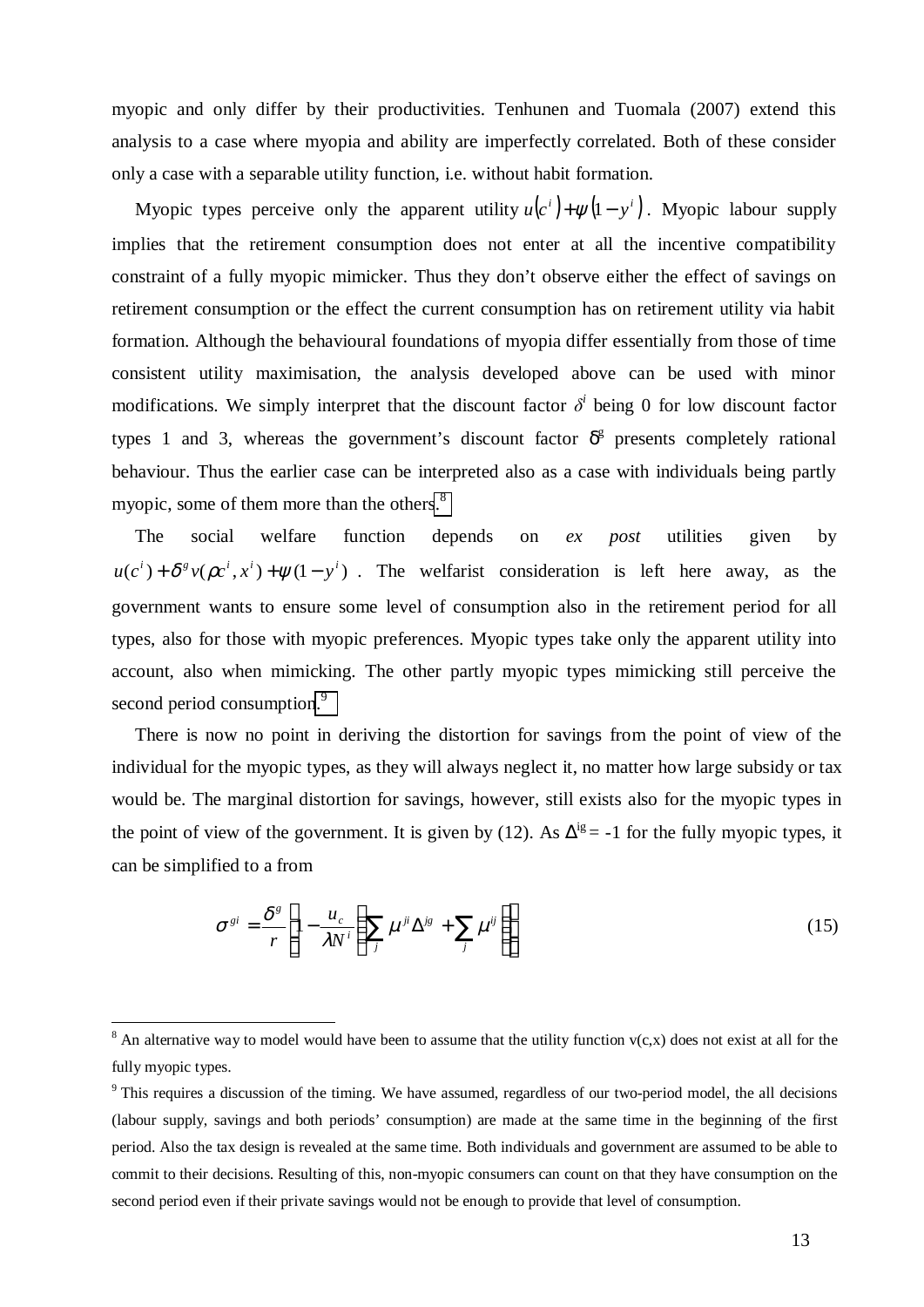From the government aspect taking the second period utility into account the marginal labour income tax rate is given by (14), which for the fully myopic types simplifies to form

$$
T^{si'} = 1 - \frac{\lambda N^i}{\lambda N^i + \rho \sum_j \mu^{ij} \delta^s v_c + \rho \sum_j \mu^{ji} (\delta^j - \delta^s) v_c} \frac{N^i + \sum_j (\mu^{ij} - \mu^{ji})}{N^i + \sum_j (\mu^{ij} - \frac{n^i}{n^j} \mu^{ji})}
$$
(16)

Also these marginal tax rates on labour income and savings depend crucially on the pattern of binding incentive compatibility constraints. To get a closer look at the marginal tax rates and the effect of habit formation we next turn to a numerical consideration of the model.

## *3. Numerical solution*

All the results on the marginal distortions on labour income and saving depend crucially on the pattern of binding self-selection constraints. It is typical in the multidimensional screening problems to focus on the so-called relaxed problem. In this case, the relaxed problem is defined as the problem where only the three downward incentive constraints are considered. Of course, the solution of the relaxed problem is of no intrinsic interest except insofar as it yields the solution to the fully constrained problem. In general, other self-selection constraints beside downward constraints may also be binding at the optimum. In those cases the relaxed problem is no longer relevant. Moreover, it is not easy to ascertain the direction of redistribution. In cases where the relaxed problem is not the solution of the full problem, the 'no distortion at the top' result no longer holds and we are likely to find non-monotonic pattern of replacement rates. As this pattern cannot be solved analytically without making heavy and unrealistic assumptions, we will solve the problem numerically. Numerical values also enable us to consider the consumption structure, inequality and replacement rates in the economy, which are all essential questions of a pension program.

 To solve this problem numerically, we use CES utility function:  $i = a_i$ ,  $i = 1$ ,  $i$ *i i i*  $c^i$   $x^i - \rho c^i$  1-y *U* − − −  $=-\frac{1}{i}-$ 1  $1$   $_{\text{e}i}$   $1$   $1$ ρ  $\delta^i$   $\frac{1}{\epsilon}$  –  $\frac{1}{\epsilon}$ , where  $\rho$  is a parameter measuring the importance of the current consumption relative to future consumption in future utility, i.e. the degree of habit formation. If  $\rho = 1$ , positive utility is gained only if consumption in the retirement period increases. If  $\rho = 0$ , we end up back to the case with separable utility function, discussed in Tenhunen and Tuomala (2007). We do not choose the direction of redistribution a priori, i.e. the pattern of the binding self-selection constraints is not restricted a priori, and there appear 12 self-selection constraints in the optimisation problem.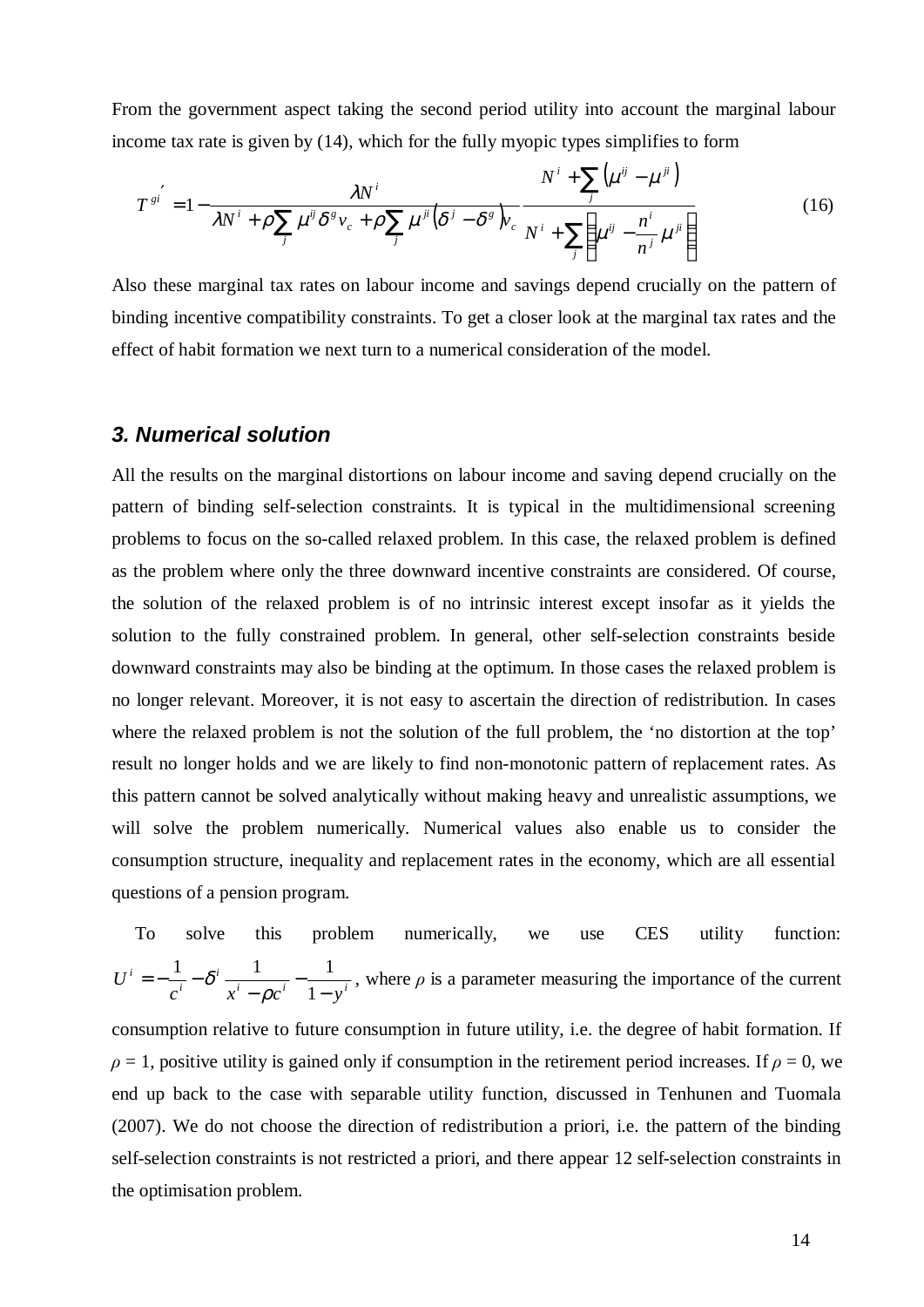The parameterization is presented in Table 2. At first we do not make any a priori assumptions on the dependence of the wage earning ability and time discounting, i.e. the size of the groups of each type is identical, 0.25. The value for  $\rho$  is chosen to be 0.3 indicating that the utility of second period consumption is mostly made up of second period consumption, and the relative consumption affects rather moderately. We consider both welfarist and paternalistic government and the case with myopia.

| Fraction of each group    | $N^1 = 0.25$                                                      |
|---------------------------|-------------------------------------------------------------------|
| Discount factors          | $\delta^L = 0.6$ , $\delta^H = 0.8$ , $\delta^g = 1$ , $r = 0.95$ |
| Productivities (wages)    | $n^L = 2$ , $n^H = 3$                                             |
| Degree of habit formation | $p=0.3$                                                           |

TABLE 2: Parameterisation in the two-type economy

 The pattern of the binding self-selection constraints is indeed not trivially only downwards (Table 3). A reduced form consideration of the optimum, taking into account only the downward binding self-selection constraints seems to be a reasonable simplification: none of the Lagrange coefficient for the upward binding self-selection constraint is non-zero in the welfarist case.<sup>[10](#page-16-0)</sup> In a welfarist case there are three binding constraints: one that stops patient high-skill type (type 4) from mimicking the short-sighted high-skill type (type 3), and two restricting type 3 from mimicking either of the low-skilled types. However, in the paternalistic case the same selfselection constraints bind, but in addition to that, also constraints stopping from type 1 mimicking type 2 and vice versa are binding, although the Lagrange multipliers are zero. The mutual bindingness implies here that types 1 and 2 are actually pooled in the optimum. In the case with myopia, the same three constraints are still binding, but in addition to that constraints between types 1 and 2 are now genuinely binding, and in addition that, also the constraint stopping patient high-skilled from mimicking the impatient high-skilled binds. Also here types 1 and 2 are pooled.

<span id="page-16-0"></span> $10$  By downwards and upwards binding self-selection constraints we refer here to our numbering. As the numbering is chosen here randomly, it is important not to make the assumptions of the reduced form optimization before checking the actual pattern of binding constraints.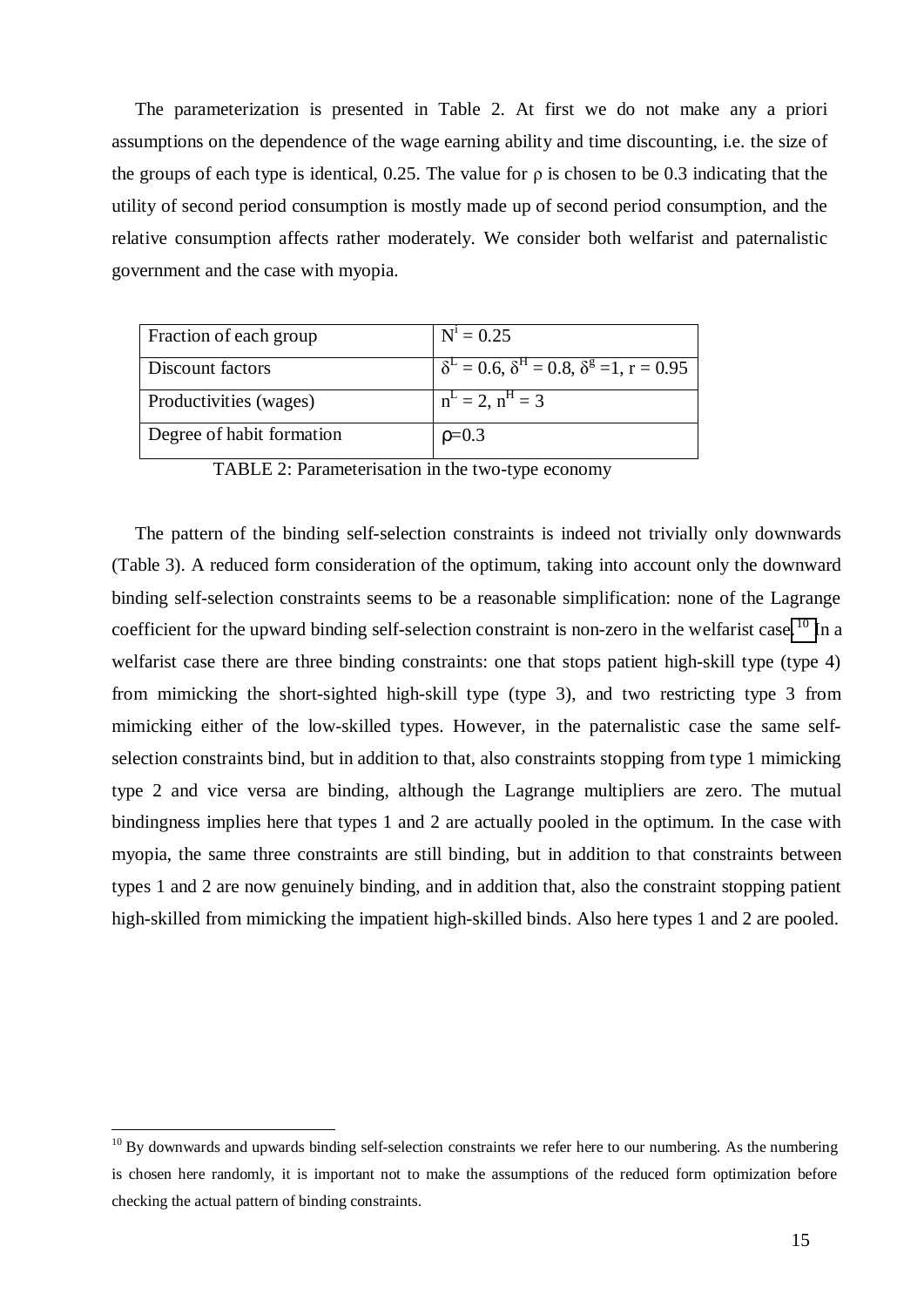

TABLE 3: Binding self-selection constraints: welfarist, paternalistic and myopia case

 The results of the numerical solution are presented in Tables 4a, 4b and 4c. First column presents the utilities of each type in the optimum. It is worth noting, that impatient high-skilled type (type 3) is best of in terms of utilities in all cases. On the other hand, low-skilled patient type (type 2) gets the lowest utility. These results give further support for the fact that no clear-cut ex ante assumptions of the direction of distribution or the bindingness of the self-selection constraints should be made in a case with multidimensional heterogeneity like ours.

 The marginal distortions for savings show that in the optimum the tax/pension program is nonlinear: some types are subsidized at the margin while other are taxed. In the welfarist case types 1 and 4 are not distorted, whereas type 2, patient low-skilled type is subsidized at the margin and type 3, impatient high-skilled is taxed. The treatment of savings observed by the individuals in the paternalistic case shows, rather expectedly, that all types perceive a subsidy for savings (negative  $d^i$ :s), as the government with a higher discount factor wants to induce individuals to save more for their pension. The actual distortion for savings, however, shows a pattern of both subsidizing and taxing savings income  $(\alpha^i)$ :s).

 There are some negative marginal labour income tax rates, even in the welfarist case. The short-sighted high-skill type (type 3) is gets a wage subsidy, while the low-skilled are both marginally taxed, or undistorted as in the welfarist case. Even if this contradicts with traditional Mirrlees results, in multidimensional optimal tax problems they are sometimes found (see e.g. Judd and Su, 2006). In our case this results from the fact that government has access to both nonlinear labour income and capital income tax, which it uses for redistributional purposes. As there is imperfect information both on skill level and time discounting, the two sources of imperfect information interact. As both tax devices are used at the same time to deter mimicking also negative marginal labour income taxes are possible in the optimum. The fact that the labour supply of type 3, with a marginal wage subsidy, is not even the highest, supports the explanation that all tax devices interact.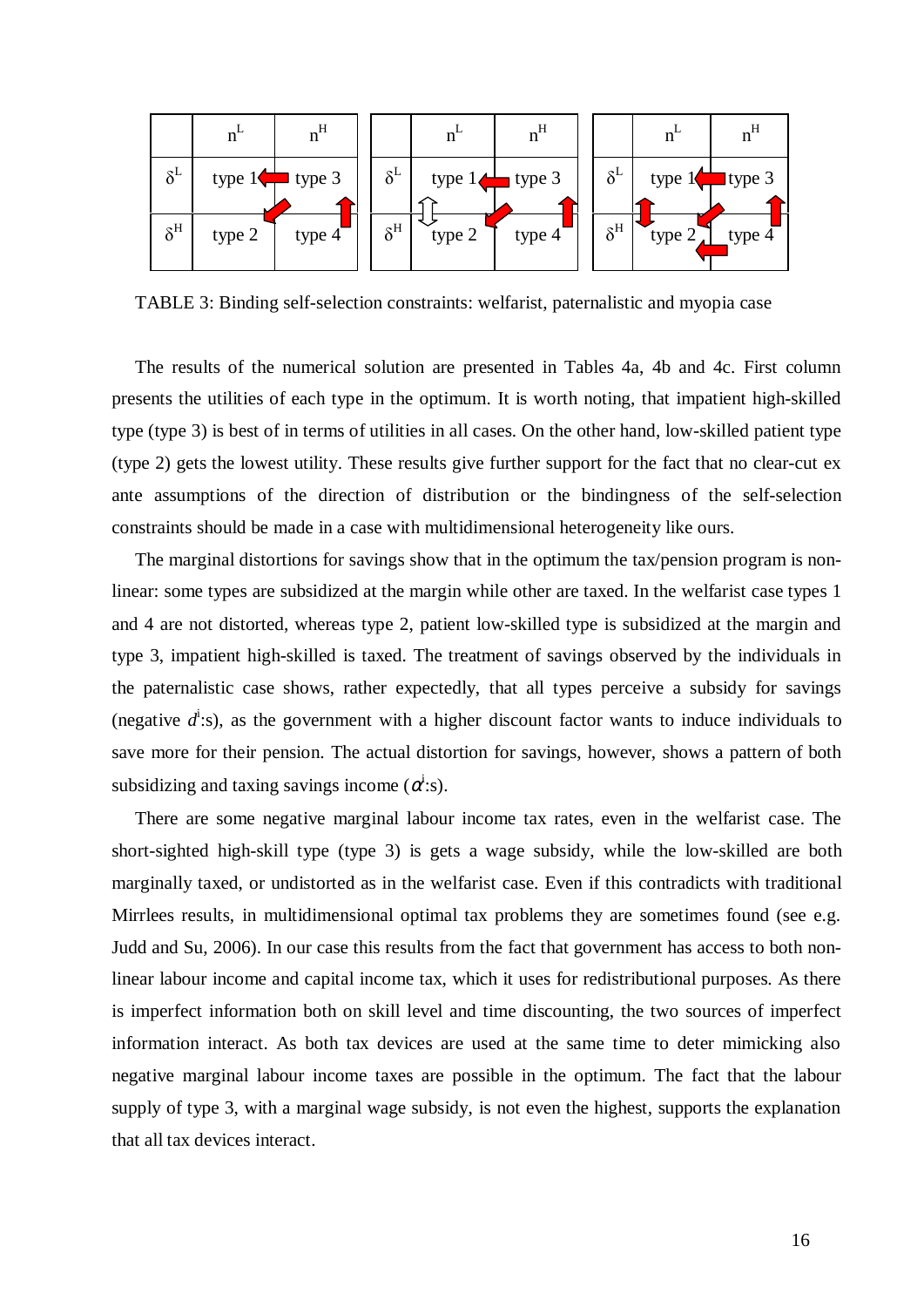| type |         |          | $\alpha$                 | T.       |      | x/ny  | X/C    | Consumption dispersion                           |
|------|---------|----------|--------------------------|----------|------|-------|--------|--------------------------------------------------|
|      | $-5.12$ |          | $\overline{\phantom{a}}$ | 0.077    | 0.52 | 63.19 | 120.09 | $ \bar{c} = 0.61 \ \bar{x} = 0.78$               |
| ∠    | $-5.50$ | $-0.140$ |                          | 0.151    | 0.53 | 67.38 | 139.55 | Lorenz curves cross                              |
| J    | $-4.56$ | 0.065    |                          | $-0.016$ | 0.54 | 51.31 | 117.76 | Shorrocks: $W(x) > W(c)$                         |
| 4    | $-4.88$ |          |                          |          | 0.56 | 54.06 | 134.02 | Gini:G <sub>c</sub> =0.071 G <sub>x</sub> =0.068 |

| TABLE 4a: Numerical results, welfarist case |  |  |
|---------------------------------------------|--|--|
|                                             |  |  |

|                |         |          | $\alpha$ | Tg'      | $\mathbf{V}$ | x/ny  | X/C    | Consumption dispersion                           |
|----------------|---------|----------|----------|----------|--------------|-------|--------|--------------------------------------------------|
| type           |         |          |          |          |              |       |        |                                                  |
|                | $-5.23$ | $-1.218$ | $-0.217$ | 0.119    | 0.55         | 69.55 | 155.73 | $\bar{c} = 0.58 \ \bar{x} = 0.86$                |
| $\bigcap$<br>∠ | $-5.55$ | $-0.592$ | $-0.217$ | 0.173    | 0.55         | 69.55 | 155.73 | Lorenz: $Lx > Lc$                                |
| 3              | $-4.58$ | $-0.561$ | 0.177    | $-0.066$ | 0.56         | 55.43 | 137.99 | Atkinson: $W(x) > W(c)$                          |
| 4              | $-4.85$ | $-0.251$ | 0.057    | $-0.012$ | 0.56         | 56.56 | 143.72 | Gini:G <sub>c</sub> =0.077 G <sub>x</sub> =0.053 |

TABLE 4b: Numerical results, paternalistic case

| type |         |                          | α        | $\mathrm{T}\sigma'$ |      | x/ny  | X/C    | Consumption dispersion                           |
|------|---------|--------------------------|----------|---------------------|------|-------|--------|--------------------------------------------------|
|      | $-4.32$ | $\equiv$                 | $-0.657$ | 0.176               | 0.56 | 72.22 | 166.47 | $ \bar{c} = 0.58 \bar{x} = 0.86$                 |
| ∠    | $-5.54$ | $\overline{\phantom{0}}$ | $-0.174$ | 0.234               | 0.56 | 72.22 | 166.47 | Lorenz: $Lx > Lc$                                |
|      | $-3.66$ | -                        | 0.422    | $-0.217$            | 0.55 | 52.57 | 125.32 | Atkinson: $W(x) > W(c)$                          |
| 4    | $-4.88$ | ۰                        | 0.274    | $-0.012$            | 0.57 | 56.02 | 143.79 | Gini:G <sub>c</sub> =0.087 G <sub>x</sub> =0.037 |

TABLE 4c: Numerical results, paternalistic case with myopia

 To consider the resulting pension program we consider replacement rates. The basic idea of habit formation suggests that consumer would choose an increasing consumption pattern, i.e. the replacement rate *x/c* should be greater than 100%. This seems to be happening in all cases. As usually replacement rates are given in terms of taxable income, we also consider the ratio of the second period consumption compared to gross income of the first period, *x/ny*. These replacement rates vary between 54 – 72 %, which are actually rather plausible figures. The replacement rates show a non-monotonic pattern both in the welfarist and paternalistic case, i.e. replacement rates are not increasing or decreasing in types income or consumption.

 Another interesting feature in terms of tax and pension policy is to consider how equally consumption is distributed in the economy. [One w](#page-18-0)ay to consider the overall dispersion of consumption is to calculate the Gini-coefficients<sup>11</sup> in both periods. It turns out that we can also make welfare rankings between the distributions of the first and the second period consumption based on the results by Atkinson (1970) and Shorrocks (1980). They determine welfare ranking between two periods with the help of Lorenz dominance. Welfare is greater if the distribution has higher mean and the Lorenz curve lies above the Lorenz curve of the comparison period at all points. Shorrocks's result can be applied when Lorenz curves cross or when a Lorenz-dominant distribution has a lower mean. This result uses the mean-weighted cumulative distribution, called

<span id="page-18-0"></span><sup>&</sup>lt;sup>11</sup> Gini-coefficients are interpreted here as descriptive measures.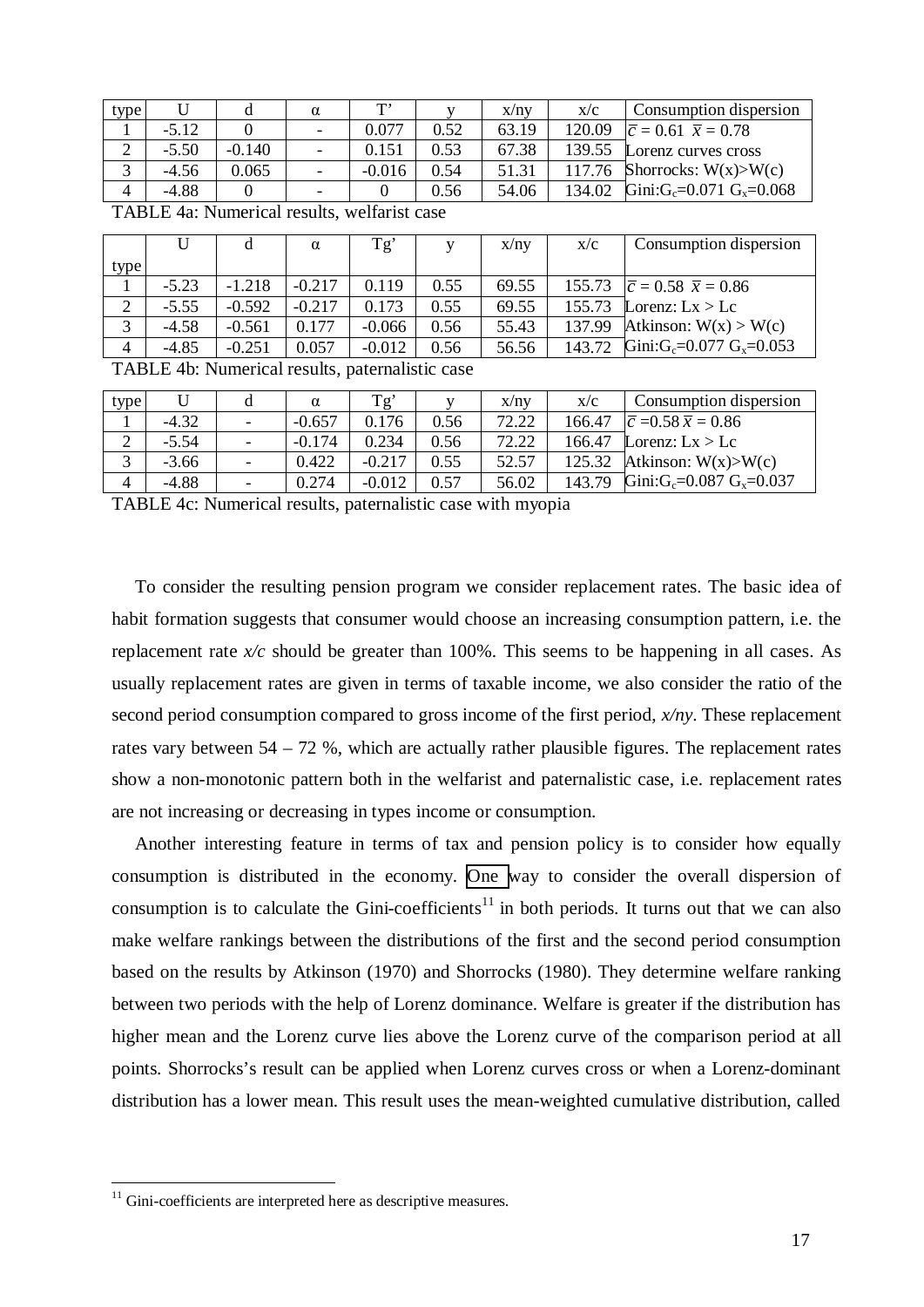generalized Lorenz curve, for comparison: welfare is higher when the generalized Lorenz curve is higher at every point of the distribution.

The numerical solution shows that in all cases the inequality, measured as dispersion in consumption, is lower in the second period. In three- and four-type models without habit formation in a case with welfarist social planner the ordering was reversed showing that in the first period inequality was lower than in the second period (Tenhunen and Tuomala, 2007). Using the information of Gini-coefficients and of Lorenz and Shorrock's results, it can be noted that tax and pension policy make retirement period consumption more equal even in a welfarist case, where the government does not have intentions to intervene with individuals projection bias.

#### **The effect of the degree of habit formation**

To consider the comparative statics with respect to the degree of habit formation, we allow ρ vary between 0 and 0.8. Every individual's replacement rates increase monotonically with the degree of habit formation (Figure 1). This is in accordance with the fact that rational decision makers pursue an increasing consumption profile when they have habit forming utilities.



FIGURE 1: Replacement rates and the degree of habit formation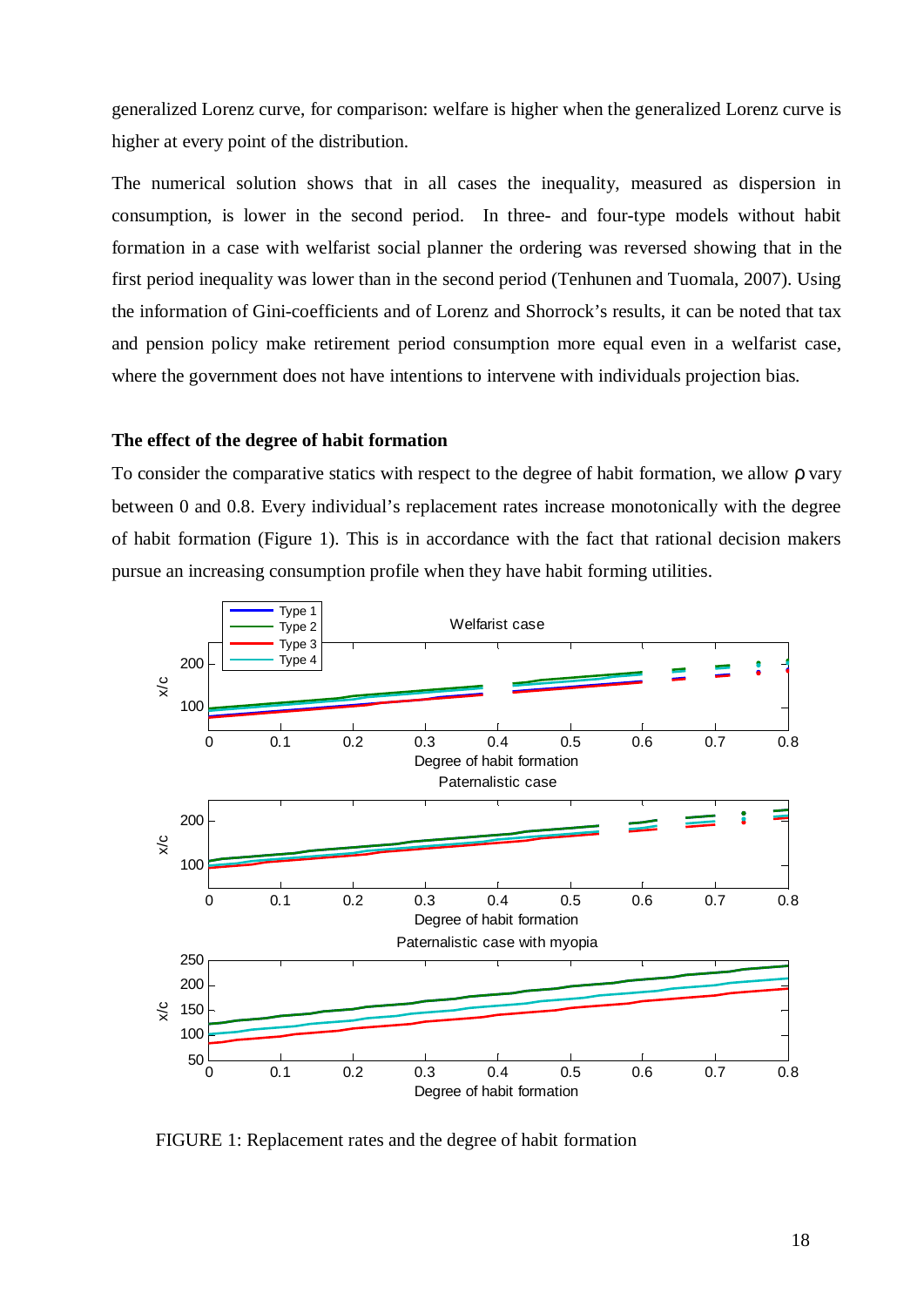Also the labour supply or the retirement age increases with the degree of habit formation (Figure 2). These results hold for all types. When individuals have habit forming utilities and they suffer from projection bias, they tend to undersave for retirement. As the retirement period gets closer individuals might want to delay retiring to be able to continue at the consumption level they are accustomed to. A high degree of habit formation can lead to very late retiring or in an extreme case even unretiring. As in our model there is only one moment when the labour supply decision is made, the choice of retirement moment cannot be changed. However, the effect of projection bias and habit formation on the optimal labour supply is implicitly included in the government's maximization problem in paternalistic cases, where the projection bias is aimed to be corrected by using higher discounting than what (partly) myopic individuals are using.



FIGURE 2: Labour supply and the degree of habit formation

 The information from Gini coefficients (Figure 3) suggests that the retirement period consumption is always more equally distributed between types than the first period consumption. This can be explained by that when government is maximizing the sum of individual utilities with diminishing marginal utilities, more equal distribution yields higher overall welfare. In our case, the government has more tools to equalize retirement period consumption than in the working period, as both labour income taxation and taxation of savings (the pension system) affect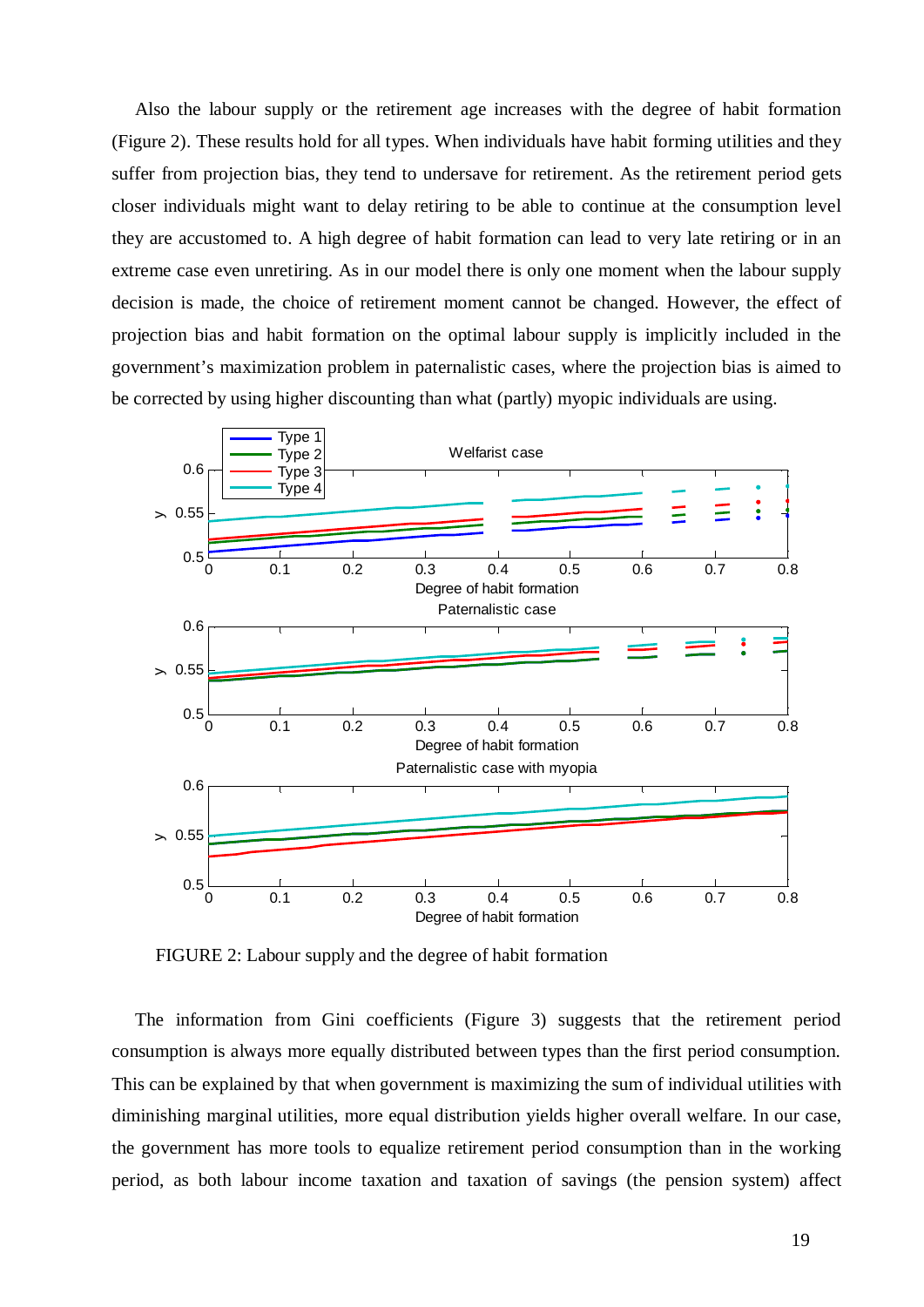retirement period consumption possibilities. In the welfarist case the difference is small, and with the habit formation parameter equal to zero retirement period consumption is actually more dispersed. In the paternalistic cases the difference between the Gini coefficients decreases as the degree of habit formation increases. It is also worth noting, that in the paternalistic cases the Gini coefficient of the retirement period slightly increases as the degree of habit formation increases. In other words, when government aims at correcting the impatience of the individuals and when the utility of the retirement period consumption is dependent on the earlier consumption, it is optimal to allow higher differences in the retirement period consumption. The consumption differences in the working period in turn decrease slightly with the degree of habit formation in all cases.



FIGURE 3: Gini coefficients and the degree of habit formation

 The marginal labour income tax rates (Figure 4) are also affected by the degree of habit formation. The differences seem to spread as the degree of habit formation increases. In most cases the marginal distortions for labour income increase with the degree of habit formation. For types 1 and 2 the marginal labour income tax rate increases or remains constant with the degree of habit formation. For type 3 and type 4 for in the paternalistic cases the marginal labour income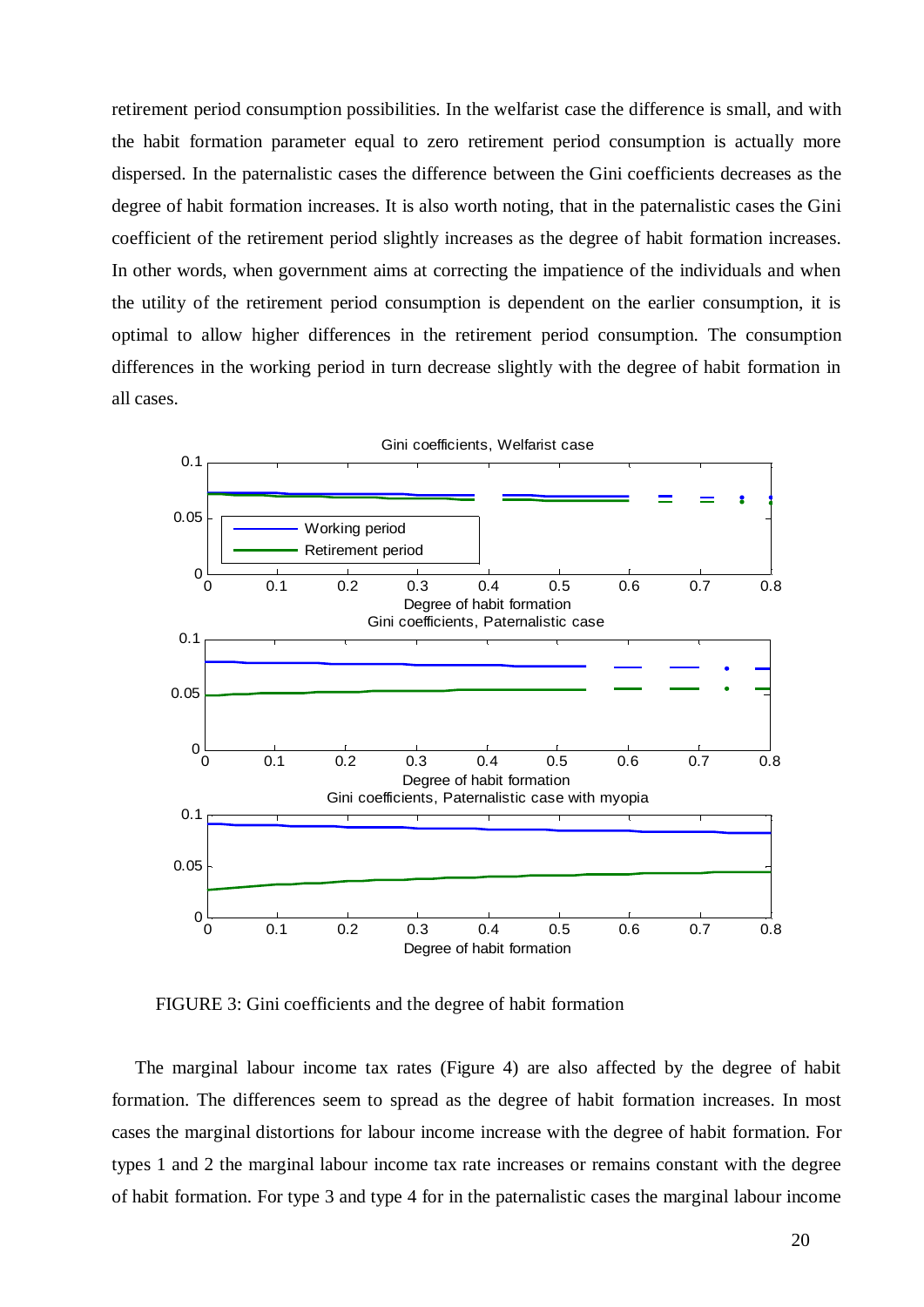tax rates are negative, and the marginal wage subsidy increases with the degree of habit formation. The pattern looks the same with marginal tax rates on savings (Figure 5). The magnitude of distortion (subsidy of tax) in savings increases with the degree of habit formation. It can be noted that the marginal subsidy on savings perceived by type 1 is required to be more than 100 % in order to induce the second best outcome, regardless of very low levels of habit formation.

 The increase in the marginal tax or subsidy rates alongside with rising level of habit formation results from the fact that with higher level of habit formation, projection bias causes bigger welfare losses to (partly and fully) myopic individuals. To maximize overall welfare bigger distortions are required to induce the optimal outcome. More surprisingly, a similar pattern happens also in the welfarist case, where, instead of projection bias, time discounting is interpreted as a pure time preference which is respected by government.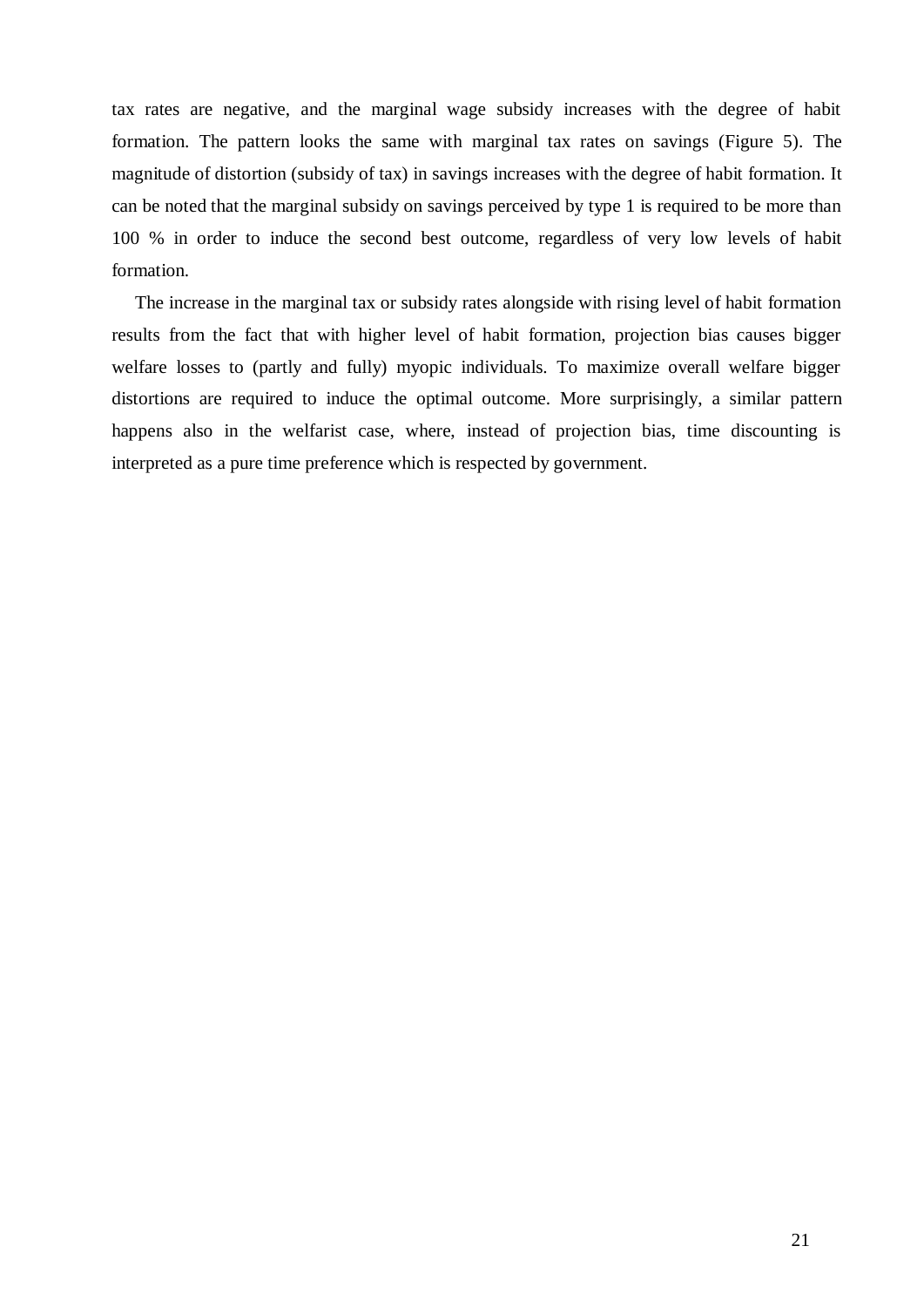

FIGURE 4: Marginal labour income tax rates and the degree of habit formation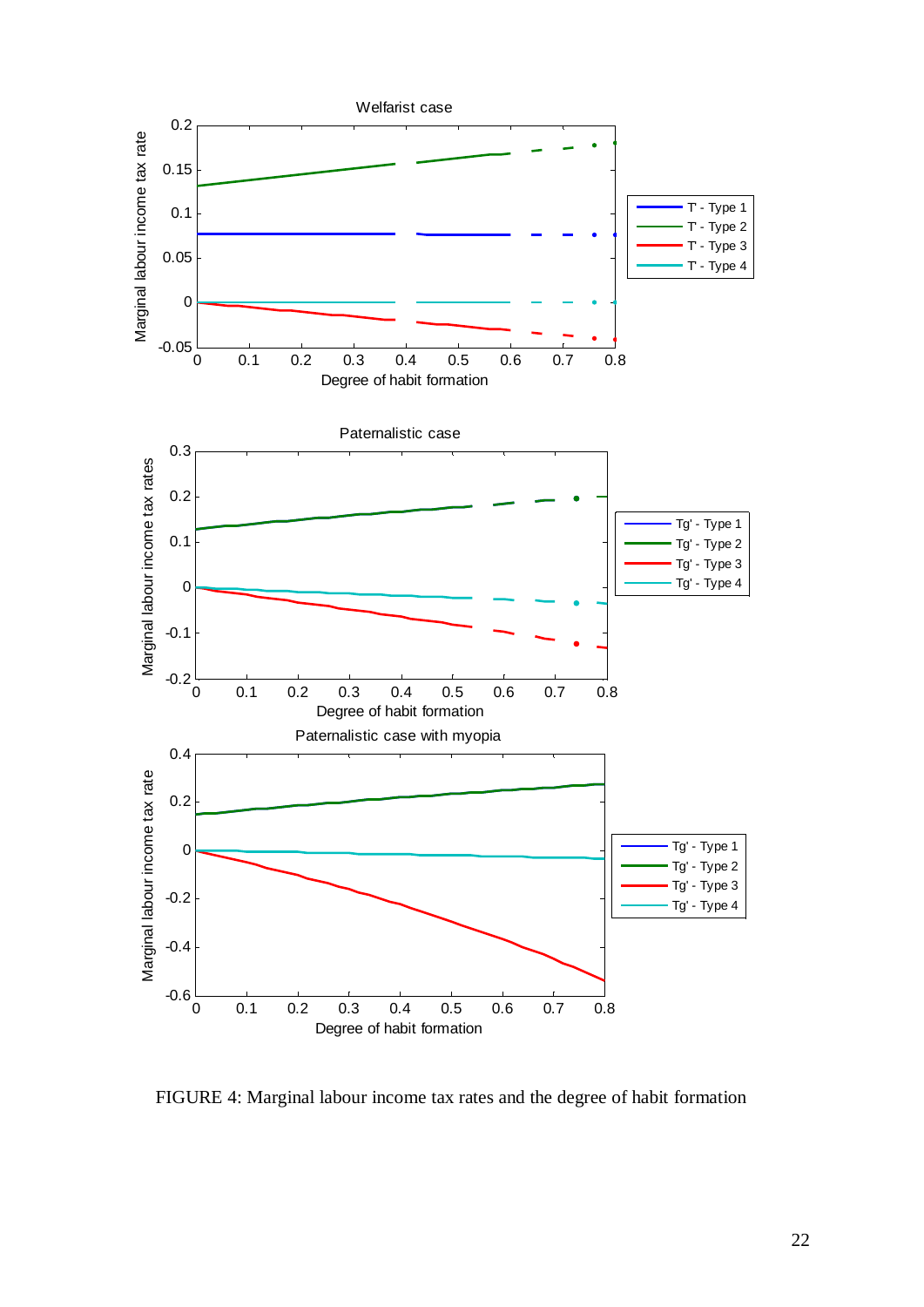

FIGURE 5: Marginal tax rates for savings and the degree of habit formation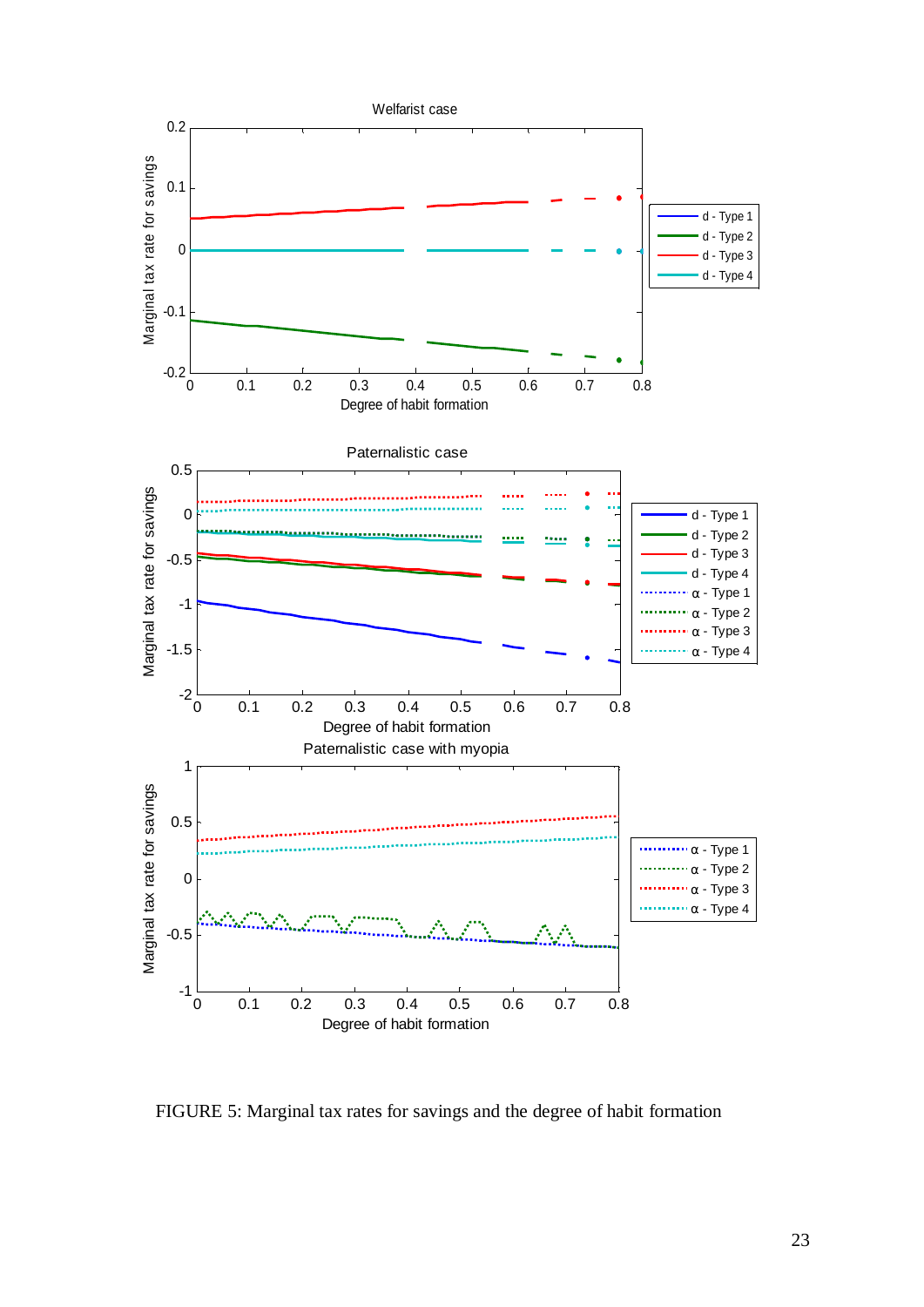#### **Correlation between skill level and time discounting**

The effect of the correlation can be investigated by changing the structure of the economy. Assuming a perfect correlation would return the analysis to a two-type economy.<sup>[12](#page-25-0)</sup> However, the two characteristics may also be imperfectly correlated. We have solved the case with some other structures of the economy. At the same time, changing the assumption of the correlation allows us to consider the robustness of our results with respect to the distribution of types. To maintain the tractability of the results, we have made a simplifying assumption, following Cremer et al. (2008a), and fixed the fractions so that a half of each wage group has low and other half has high discount factor, i.e.  $N^1 = N^4$  and  $N^2 = N^3$ .

 The structure of the economy does not seem to affect the fact that retirement period consumption is less dispersed than working period consumption (Figure 6). In the welfarist case the difference is small especially when skill level and time discounting are perfectly correlated. In the paternalistic case Gini coefficients remain rather robust regardless of the case when the two charasteristics are strongly negatively correlated. In the case with myopia the difference between Gini coefficients in each period increases as the correlation coefficient increases from - 1 to 1. It can also be concluded that the more positively correlated skill level and time discounting is the less dispersed the retirement period consumption is.

<span id="page-25-0"></span> $12$  In our case perfect positive correlation means that the economy consists of types 1 and 4 only, whereas perfect negative correlation means that there are only types 2 and 3 in the economy.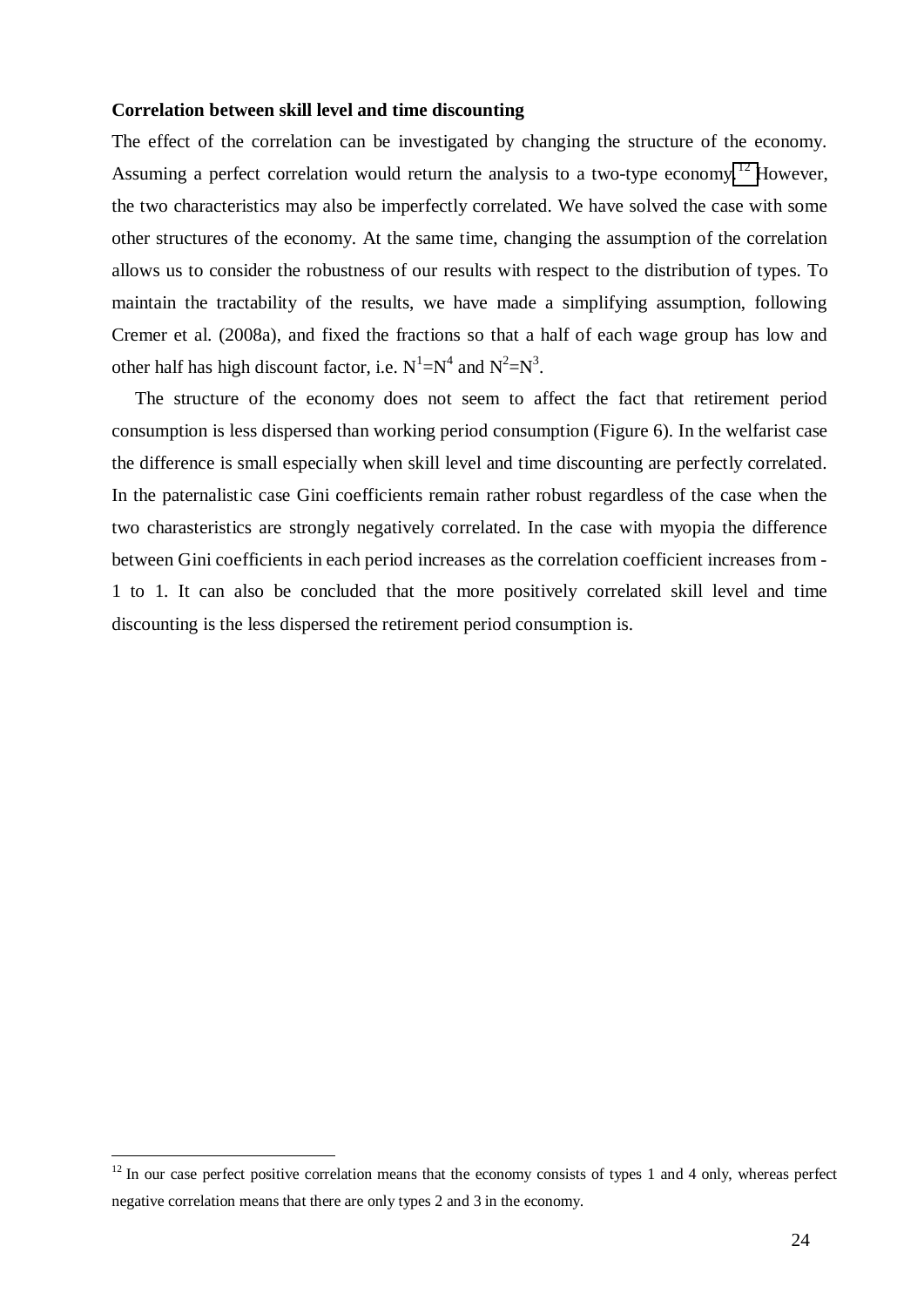

FIGURE 6: Gini coefficients and correlation between skill level and time discounting

 The marginal labour income tax rates for types 1, 2 and 3 increase as the fraction of types 1 and 4 increases and the fraction of types 2 and 3 decreases (Figure 7). For type 4 the marginal labour income tax rate either remains constant (welfarist case) or decreases slightly (paternalistic cases) as the correlation coefficient increases. The marginal labour income tax for type 3, the impatient high wage type, implies wage subsidy, when skill level and time discounting are strongly negatively correlated, whereas the marginal subsidy decreases as the negative correlation decreases and turns to positive. The marginal distortions on savings in turn move towards subsidizing savings as the correlation coefficient increases (Figure 8). In the welfarist case the marginal tax on type 3 decreases and the marginal subsidy on types 1 and 2 increase with correlation coefficient. In the paternalistic cases the decrease in tax (or increase in subsidy) is more modest. For type 1 in all cases and for types 1 and 2 in the paternalistic cases the marginal subsidy on savings perceived by herself is again more than 100%. In the paternalistic case with myopia the marginal subsidy for the low skill types increases as the correlation moves from negative to positive.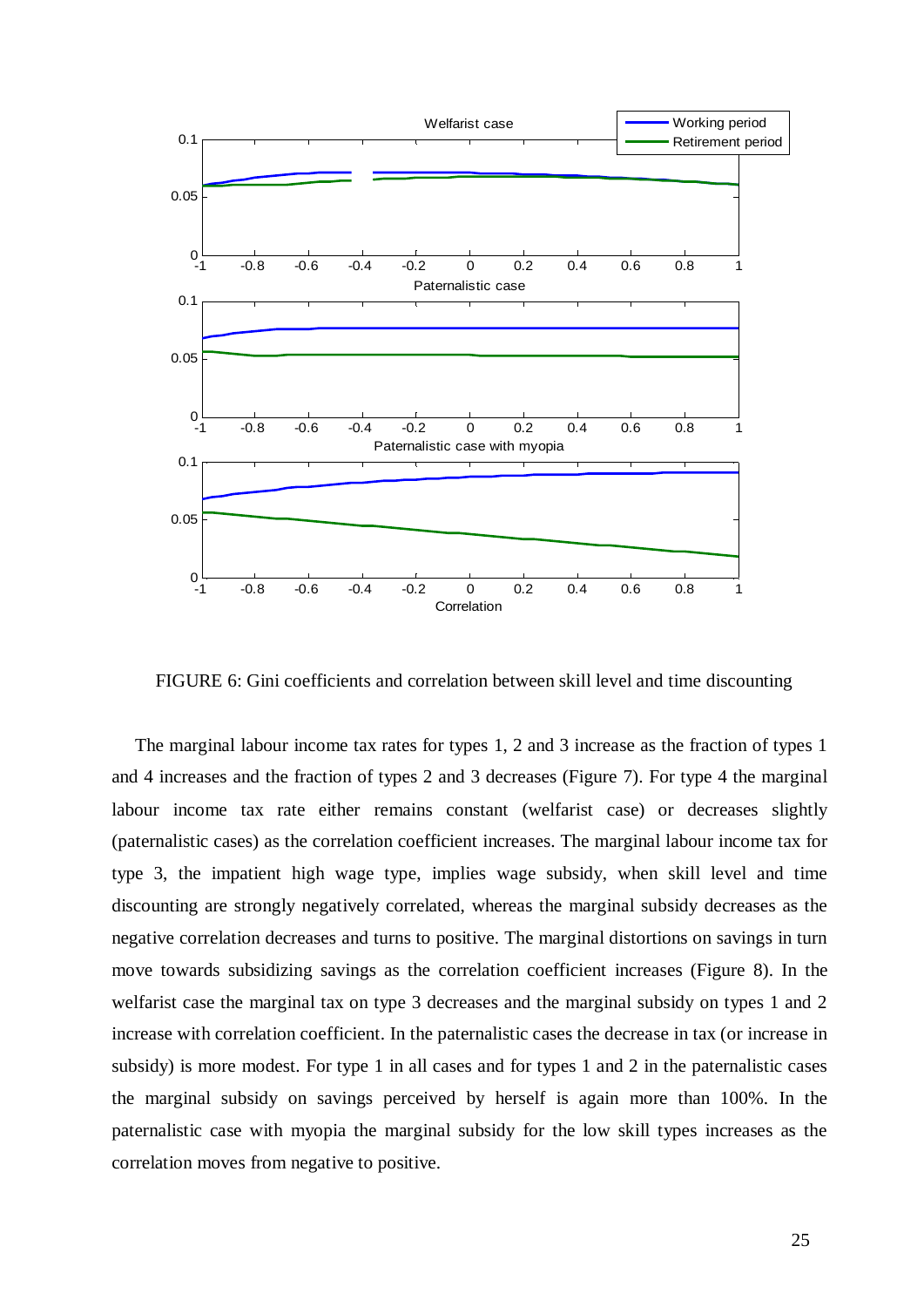

FIGURE 7: Marginal labour income tax rates and correlation between skill level and time discounting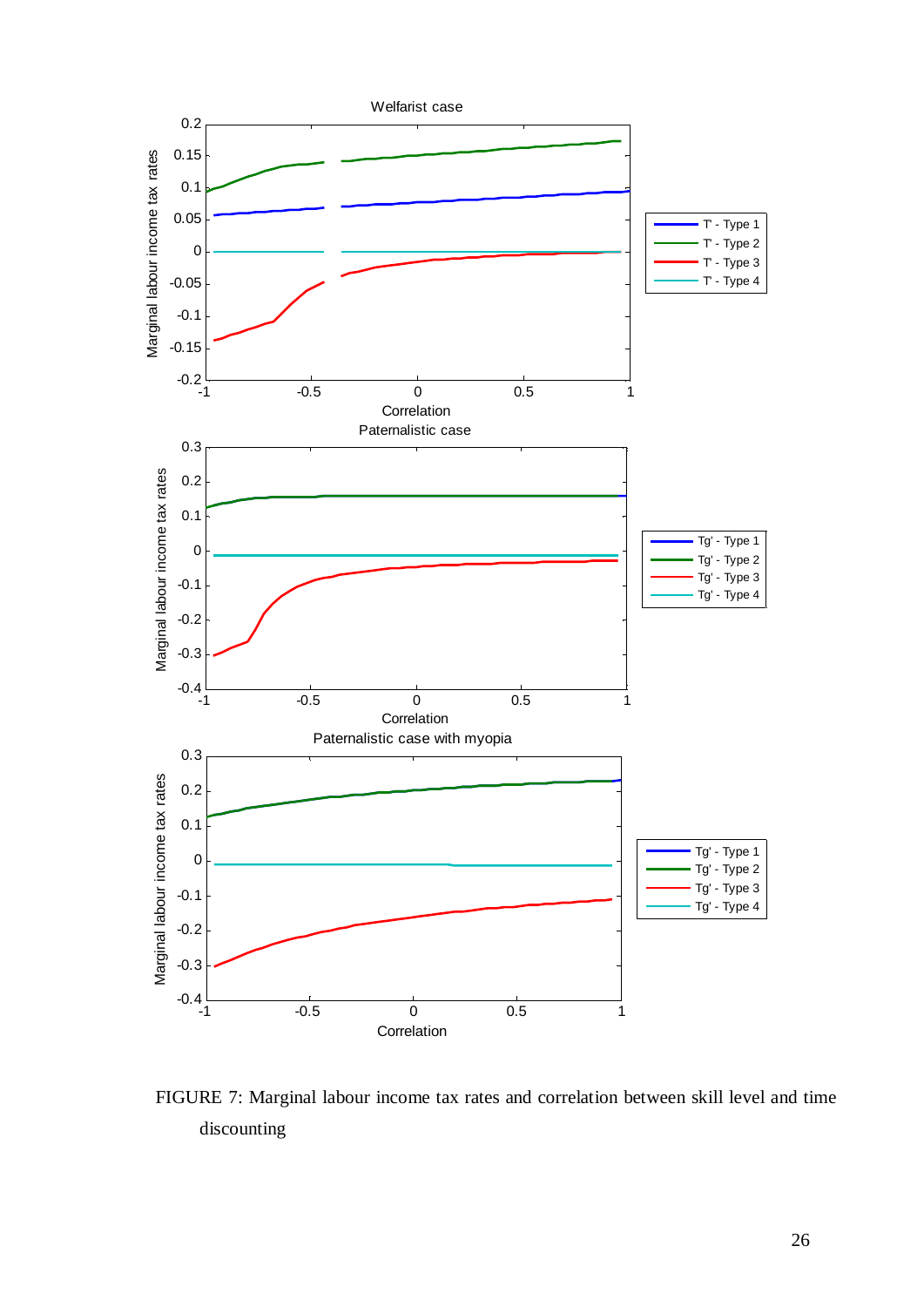

FIGURE 8: Marginal distortion for savings and correlation between skill level and time discounting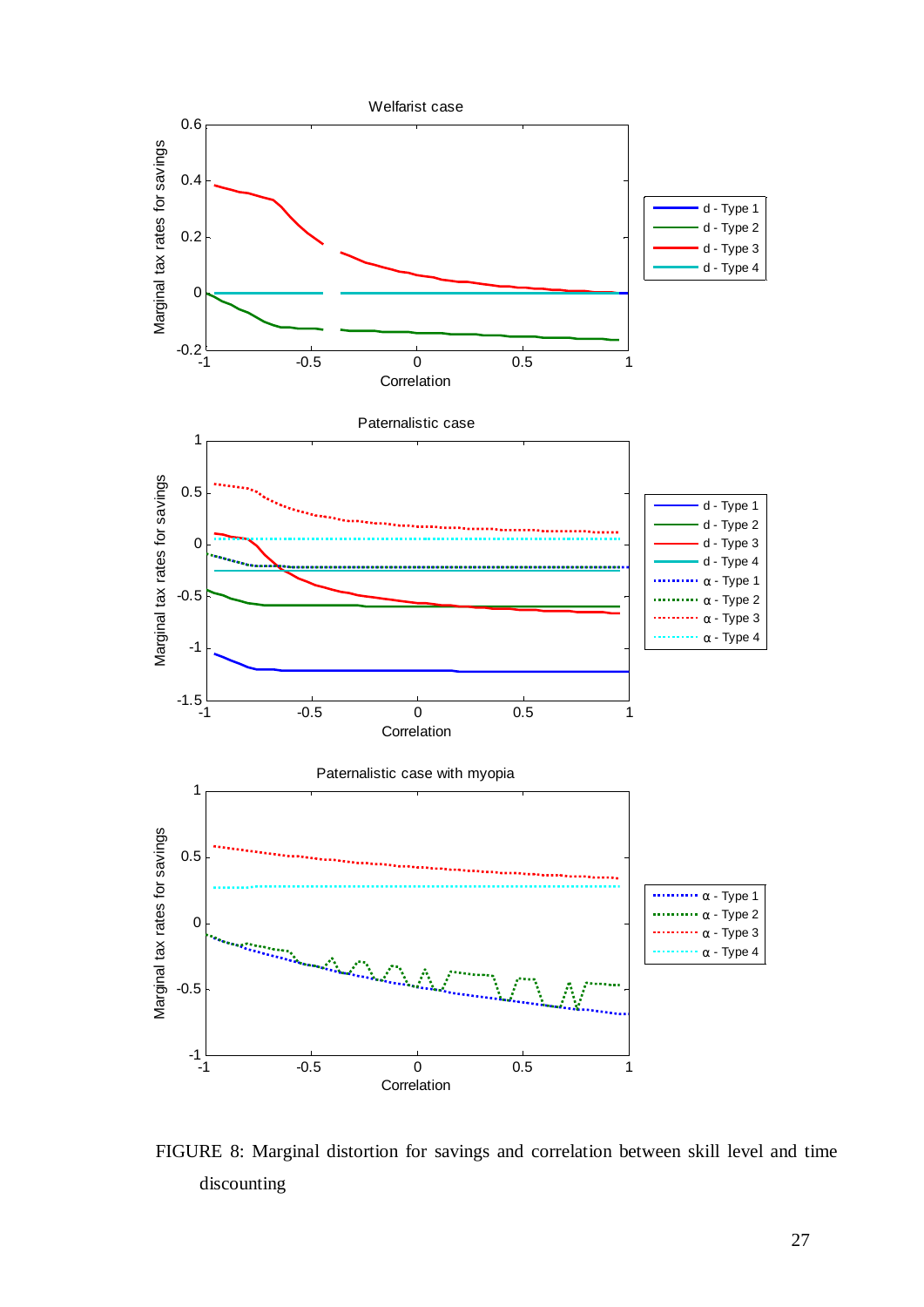## *4. Conclusions*

We have studied the optimal lifetime redistribution policy in a two-period model where individuals differ in both productivity and time discount factor and where their utility of the retirement period consumption is not independent of the earlier standard of living, i.e. there is a habit formation effect. We have considered both welfarist government maximizing the sum of individual utilities as well as the case where the government acts aiming at correcting the shortsightedness of the individuals by using higher discount factor for retirement period utility. We have also considered a case where a part of the individuals in the economy totally neglect retirement when making their labour supply and savings decisions.

 With imperfect information and two-dimensional heterogeneity of the individuals the optimal redistribution policy depends crucially on the pattern of binding self-selection constraints. We assumed that the government can observe both gross income and saving. Hence the pension benefits schemes can be based on both gross income and saving of each type. As there is imperfect information in two dimensions, the two sources of imperfect information interact. As both tax devices are used at the same time to deter mimicking the effects of each source of heterogeneity cannot be separated. Indeed, with habit forming utilities and individuals suffering of projection bias, both labour supply and consumption decisions are suboptimal without government intervening wit tax and pension policy. To get a closer look at the tax and pension policy and the effect of the degree of habit formation on it we also solved the problem numerically.

 The numerical analysis shows that, as we might expect in a case of multidimensional heterogeneity, the pattern of the binding self-selection constraints is non-trivial. The marginal distortions for savings show that in the optimum the tax/ pension program is non-linear: some types are subsidized at the margin while other are taxed. Also negative marginal labour income taxes are possible in the optimum. In most cases the marginal distortions for labour income and savings increase with the degree of habit formation. For the high skill types in the paternalistic cases the marginal labour income tax rates are negative, and the marginal wage subsidy increases with the degree of habit formation. The pattern looks the same with marginal tax rates on savings: the magnitude of distortion (subsidy of tax) in savings increases with the degree of habit formation. With a government aiming at correcting the impatience of the individuals, the difference between the dispersion of consumption in each period measured by Gini coefficients decreases. The dispersion in the retirement period increases as the degree of habit formation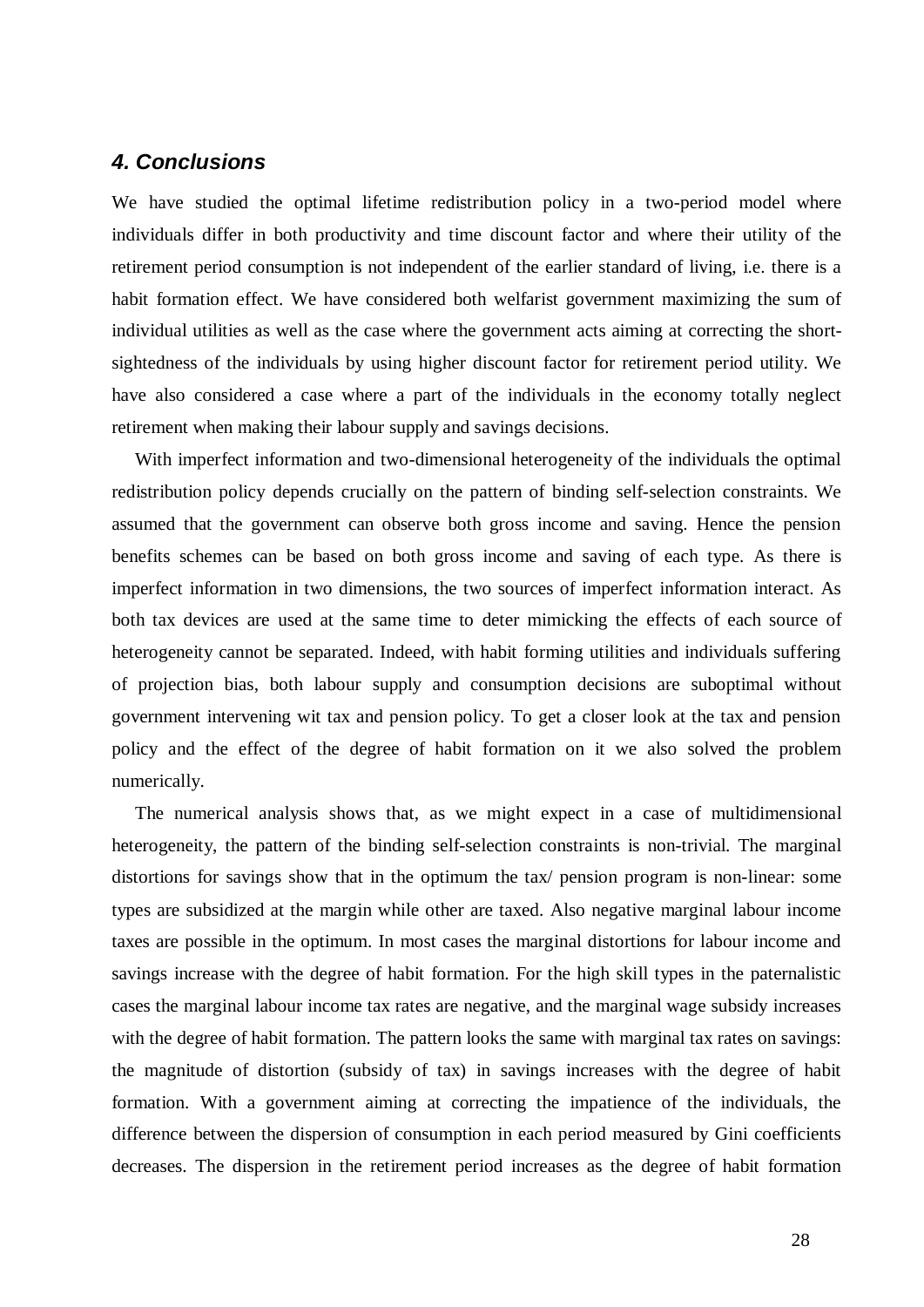increases. Our numerical result also show that retirement age increases with the degree of habit formation.

 Finally, although the present paper in several respects generalizes the literature on optimal redistributive policy there is still many important aspects left. To keep the mechanism behind imperfect information on the agents' characteristics tractable, we have limited the period wise decision making to one. If dynamic decision making at the beginning of each period was allowed, our setting would give opportunity to consider retirement decisions. As in aging societies the demand for labour is becoming an important issue, a consideration of tax and pension policy in a world where individuals have habit forming utilities but suffer from projection bias would be valuable information. Furthermore, we assumed that individuals do not differ in the degree of habit formation. This may crucially affect individuals' choices of retirement age, and the optimality of tax and pension policies. These questions are left for future research.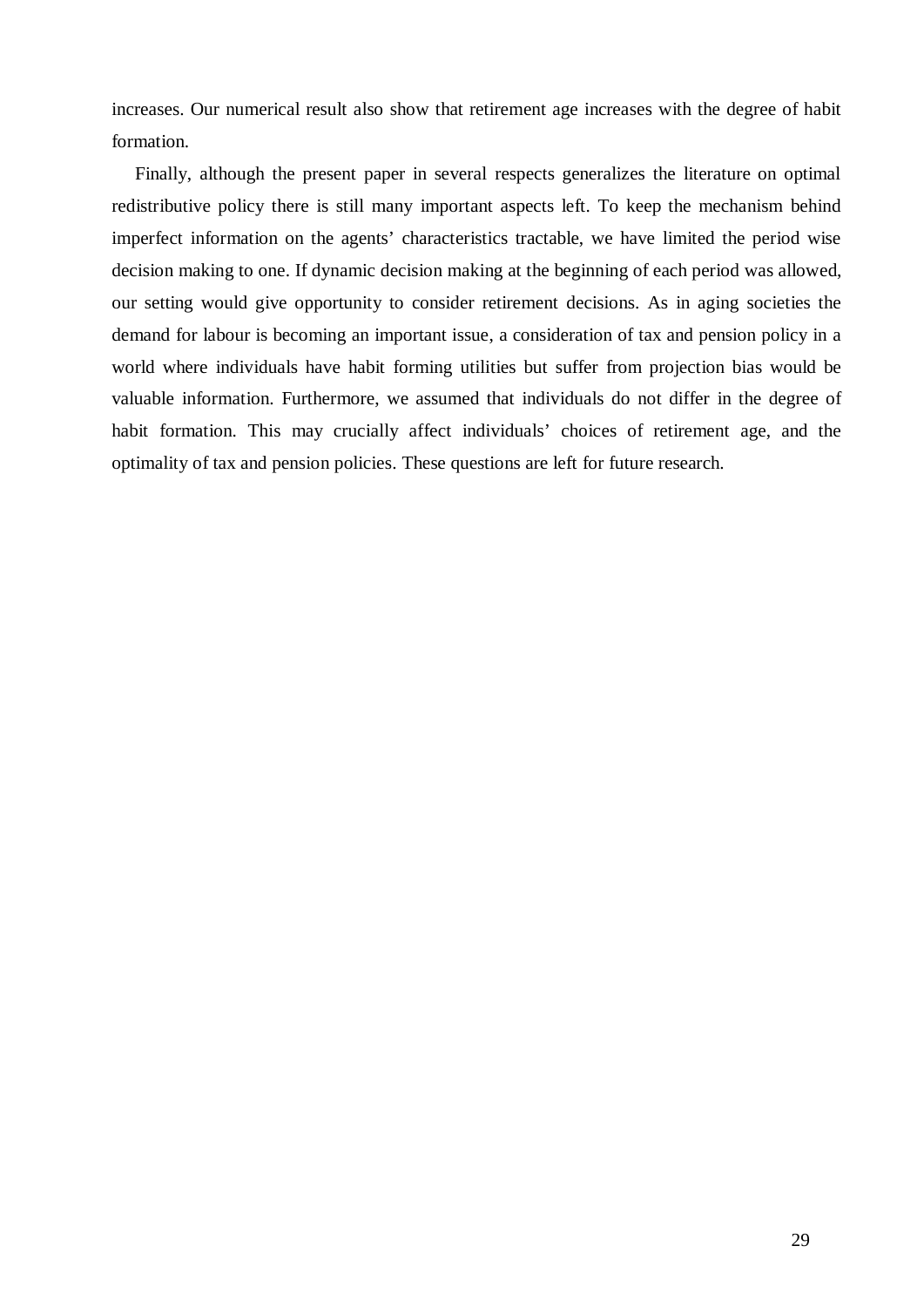#### **References**

- Abel, A. (1990), "Asset prices under habit formation and catching up with the Jones", *American Economic Review* 40, 38-42.
- Alessi, R. and A. Lusardi (1997), "Consumption, Saving and Habit Formation", *Economics Letters* 55, 103-108.
- Atkinson, A. B. (1970), "On the Measurement of Inequality", *Journal of Economic Theory* 2, 244-263.
- Atkinson, A. B. and J. E. Stiglitz (1976), "The Design of Tax Structure: direct versus Indirect Taxation". *Journal of Public Economics* 1, 55-75.
- Banks, J., R. Blundell and S. Tanner (1998), "Is There a Retirement-Savings Puzzle?", *American Economic Review* 88, 769-788.
- Benartzi, S., and R. Thaler (2007), "Heuristics and Biases in Retirement Savings Behaviour", *Journal of Economic Perspectives* 21, 81-104.
- Boadway, R., M. Marchand, P. Pestieau and M. del Mar Racionero (2002), "Optimal Redistribution with Heterogeneous Preferences for Leisure", *Journal of Public Economic Theory* 4, 475-498.
- Blomquist, S. and V. Christiansen (2004), "Taxation and Heterogeneous Preferences", CESifo Working Paper 1244.
- Choi J., D. Laibson, B. Madriand and A. Metrick (2003), "Optimal Defaults", *American Economic Review Papers and Proceedings* 93, 180-185.
- Constantinides, G. (1990), "Habit Formation: A resolution of the equity premium puzzle", *Journal of Political Economy* 98, 519-543.
- Cremer, H., P. De Donder, D. Maldonado and P. Pestieau (2008a), "Forced saving, redistribution and non-linear social security scheme", CESifo Working Paper No. 2325.
- Cremer, H., P. De Donder, D. Maldonado and P. Pestieau (2008b), "Habit Formation and Labor Supply", CESifo Working Paper No. 2351.
- Cremer, H., J.-M. Lozachmeur and P. Pestieau (2004), "Social Security, retirement age and optimal income taxation", *Journal of Public Economics* 88, 2259-2281.
- Cuff, K. (2000), "Optimality of Workfare with Heterogeneous Preferences", *Canadian Journal of Economics 33,* 149-174.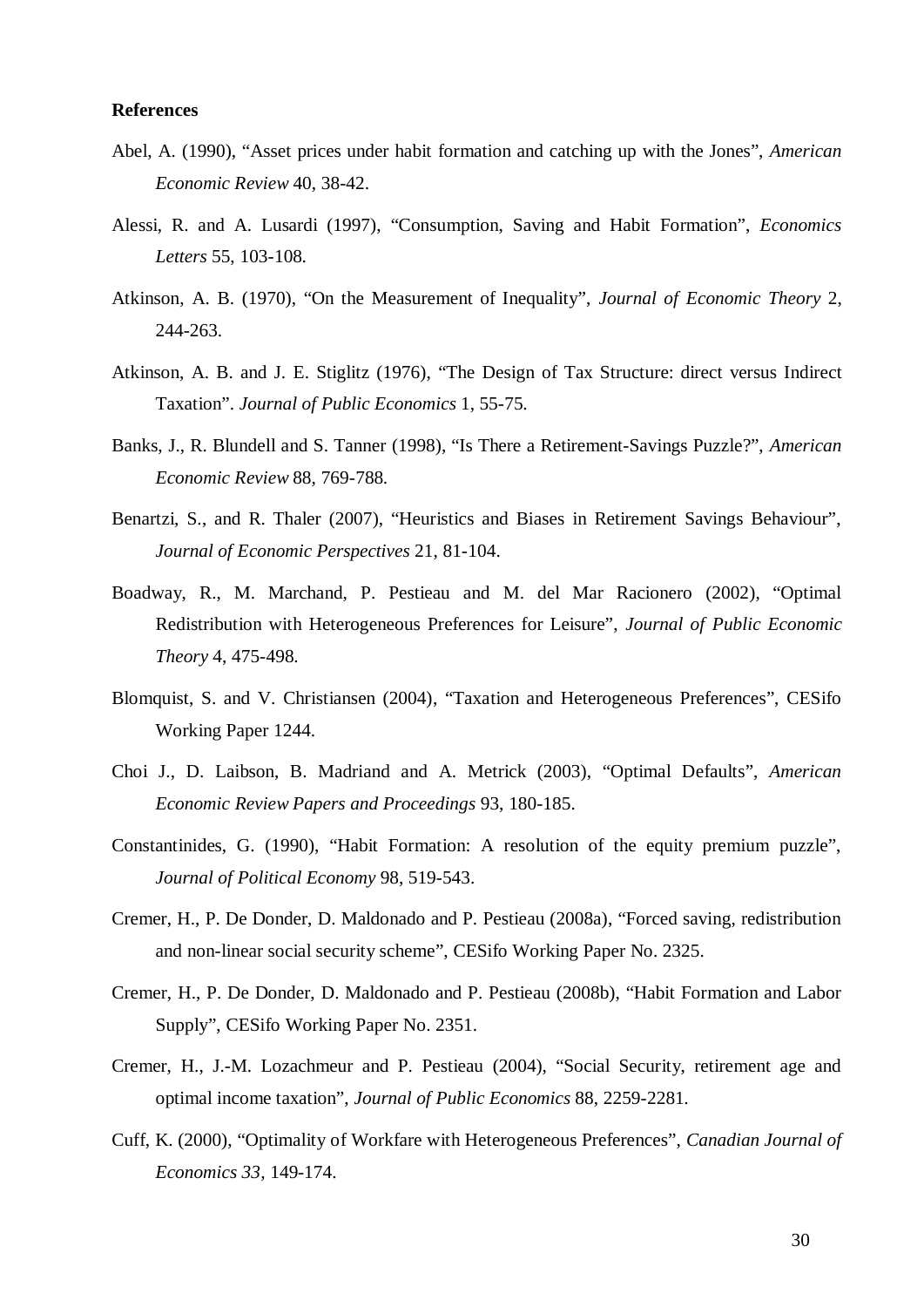- Diamond, P. A. (1977), "A Framework for Social Security Analysis". *Journal of Public Economics* 8, 275-298.
- Diamond, P.A. (2003), "Taxation, Incomplete Markets, and Social Security. The 2000 Munich Lectures". MIT Press.
- Diamond, P. A. and B. Kőszegi (2003), "Quasi-hyperbolic Discounting and Retirement". *Journal of Public Economics* 87, 1839-1872.
- Diamond, P. A. and J. Mirrlees (2000), "Adjusting One's Standard of Living: Two Period Models" in P. J. Hammond, and G. D. Myles (eds.) "*Incentives, Organization and Public Economics, Papers in Honour of Sir James Mirrlees*". 107-122. Oxford University Press.
- Duesenberry, J. S. (1949), "Income, Saving and the Theory of Consumer Behaviour". Harvard University Press, Cambridge, MA.
- Feldstein, M. (1985), "The Optimal Level of Social Security Benefits", *Quarterly Journal of Economics* 100(2), 300-320.
- Fuhrer, J. (2000), "An Optimizing Model for Monetary Policy: Can Habit Formation Help?", *American Economic Review* 90, 367-390.
- Haveman, R., K. Holden, A. Romanov and B. Wolfe (2007), "Assessing the Maintenance of Savings Sufficiency over the Firsts Decade of Retirement", *International Tax and Public Finance* 14(4), 481-502.
- Herrnstein R., G. Loewenstein, D. Prelec and W. Vaughan (1993), "Utility Maximization and Melioration: Internalities in Individual Choice", *Journal of Behavioral Decision Making* 6, 149-185.
- İmrohoroğlu, A., S. İmrohoroğlu and D. H. Joines (2003), "Time Inconsistent Preferences and Social Security". *Quarterly Journal of Economics* 118(2), 745-784.
- Judd, K. L. and C.-L. Su (2006), "Optimal Income Taxation with Multidimensional Taxpayers Types", Computing in Economics and Finance 2006, 471, Society for Computational Economics.
- Laibson, D, A. Repetto and J. Tobacman (1998), "Self-Control and Saving for Retirement", *Brookings Papers on Economic Activity* 1, 91-196.
- Loewenstein, G., T. O'Donoghue and M. Rabin (2003), "Projection Bias in Predicting Future Utility", *Quarterly Journal of Economics* 118(4), 1209-1248.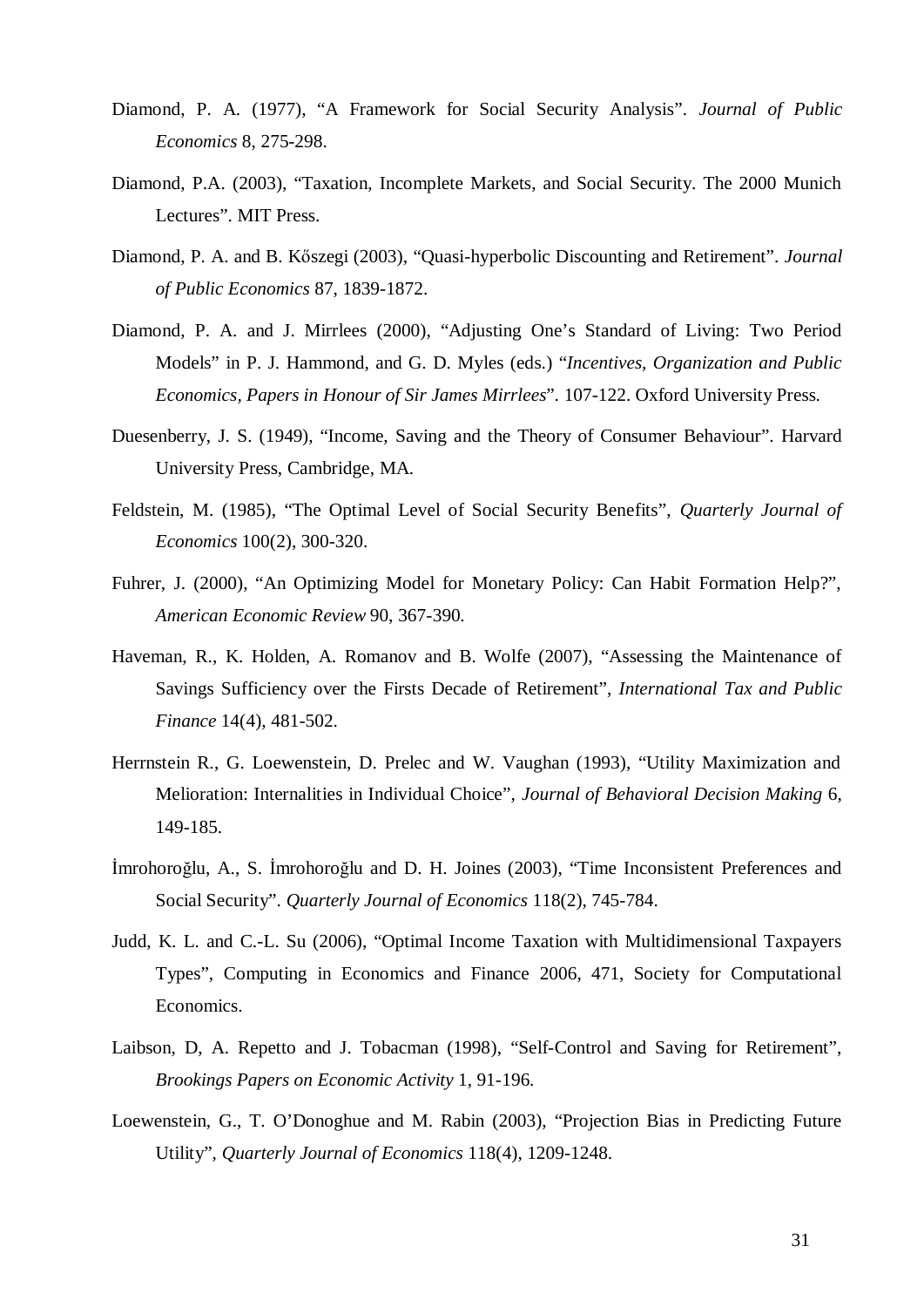- Loewenstein, G. and D. Schkade (1999), "Wouldn't It Be Nice? Predicting Future Feelings" in D. Kahneman, E. Diener and N. Schwartz (eds.) "*Well-Being: The Foundations of Hedonic Psychology*", Russel Sage Foundation, New York.
- Mirrlees, J. (1971), "An Exploration in the Theory of Optimum Income Taxation", *Review of Economic studies* 38, 175-208.
- O'Donoghue, T. and M. Rabin (2001), "Choice and Procrastination", *Quarterly Journal of Economics* 116, 121-160.
- Pollak, R. (1970), "Habit Formation and Dynamic Demand Functions", *Journal of Political Economy* 78(4), 745-763.
- Ryder, H. and G. Heal (1973), "Optimal Growth with Intertemporally Dependent Preferences", *Review of Economic Studies* 40, 1-33.
- Sandmo, A. (1993), "Optimal Redistribution when Tastes Differ", *Finanz Archiv* 50(2), 149-163.
- Sheshinski, E. (2003), "Optimal Policy to Influence Individual Choice Probabilities", University of Hebrew, mimeo.
- Shorrocks, A. F. (1980), "The Class of Additively Decomposable Inequality Measures", *Econometrica* 48, 613-626.
- Smith, W. (2002), "Consumption and saving with habit formation and durability", *Economics Letters* 75, 369-375.
- Sommer, M. (2007), "Habit Formation and Aggregate Consumption Dynamics", *Journal of Macroeconomics* 7:1, Article 21.
- Stiglitz, Joseph E. (1982), "Self-Selection and Pareto Efficient Taxation". *Journal of Public Economics* 17, 213-240.
- Stern, N. H. (1982), "Optimum Taxation with Errors in Administration". *Journal of Public Economics* 17, 181-211.
- Tarkiainen, R and M. Tuomala (1999), "Optimal Nonlinear Income Taxation with a Two-Dimensional Population; A Computational Approach", *Computational Economics 13*, 1-16.
- Tarkiainen, R and M. Tuomala, (2007), "On optimal income taxation with heterogeneous work preferences", *International Journal of Economic Theory* 3, 35-46.
- Tenhunen, S. and M. Tuomala (2007), "On Optimal Lifetime Redistribution Policy" in Tenhunen S. "Essays on the Theory of Optimal Taxation". Academic Dissertation, Acta Universitatis Tamperensis 1276. Tampere University Press.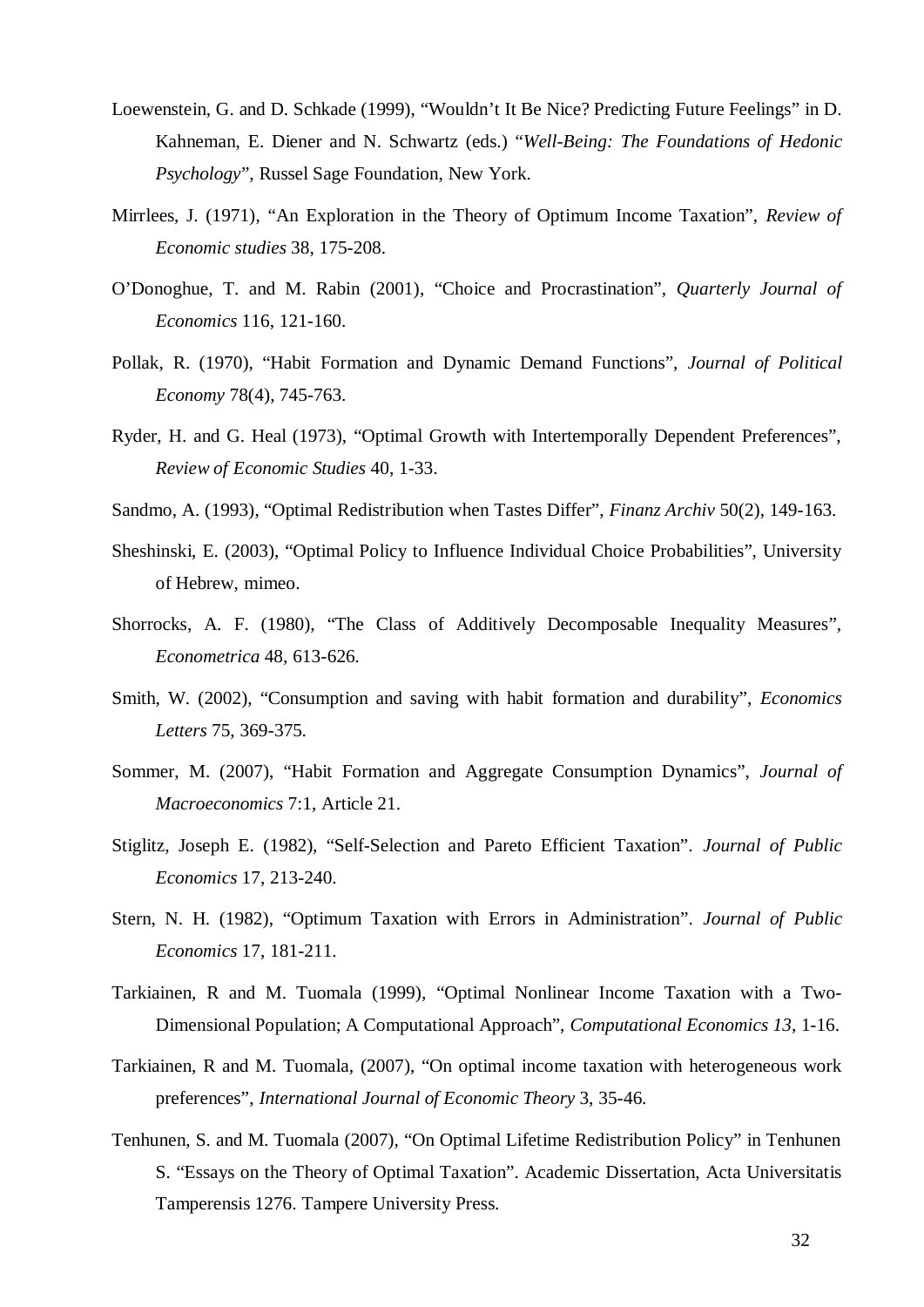#### **APPENDIX: Numerical simulations**

#### *Procedure*

Numerical simulation was carried out with the Matlab programme. The function used (*fmincon*) solves the optimum of a multivariable function with equality and inequality constraints that may be linear or nonlinear. It also determines which of the constraints are binding. The same procedure is applied to all cases considered in this paper.

 Note that as the optimization function also allowed slack constraints, we were not restricted to a priori assumptions on the binding self-selection constraints. Thus, we included all possible constraints in the optimization procedure and simply determined the binding constraints with the help of numerical solutions.

 Multidimensional screening problems are numerically challenging to solve, as discussed in Judd and Su (2006). We also encountered some difficulties with the solvability of the problem, as the matrix including the constraints with opposite self-selection constraints is very close to being singular. These difficulties were met during the sensitivity analysis; with some combinations of parameters the problem was not solvable, or gave irrational values.

#### *Parameterization*

The distribution of the economy was chosen to be uniform merely for the simplicity and comparability for the following cases. The discount factors,  $\delta^L$  and  $\delta^H$  are set at 0.6 and 0.8, while  $\delta^g$  is set equal to 1. These values are in line with e.g. Cremer et al. (2006) doing similar numerical calculations. The myopic cases were modelled by assuming that  $\delta^L = 0$ .<sup>[13](#page-34-0)</sup> The wage rates reflecting the productivities were chosen to be 2 and 3 respectively. The magnitude of the wage rates was determined by the solvability of the problem; with these wage rates, the labour supply decision, restricted to lie between 0 and 1 were at reasonable levels.

#### *Sensitivity analysis*

We have considered the sensitivity of the analysis with help of varying i) the degree of habit formation, which allows us to compare the cases with and without habit effect, and ii) the correlation between the characteristics of the individuals, skill level and discount factor. With some combinations of the parameters there is a failure to find the optimum, but it is due to technical problems in the optimisation algorithm.

<span id="page-34-0"></span><sup>&</sup>lt;sup>13</sup> Note that myopic behaviour does not necessarily imply that  $\delta$ =0. However, the extreme case with a zero discount factor can be interpreted as a consequence of myopia. In Diamond (2003) myopia is assumed to be with respect to labour supply decisions, but it is not modelled in detail. Our case is just one possibility of the effect of myopia.